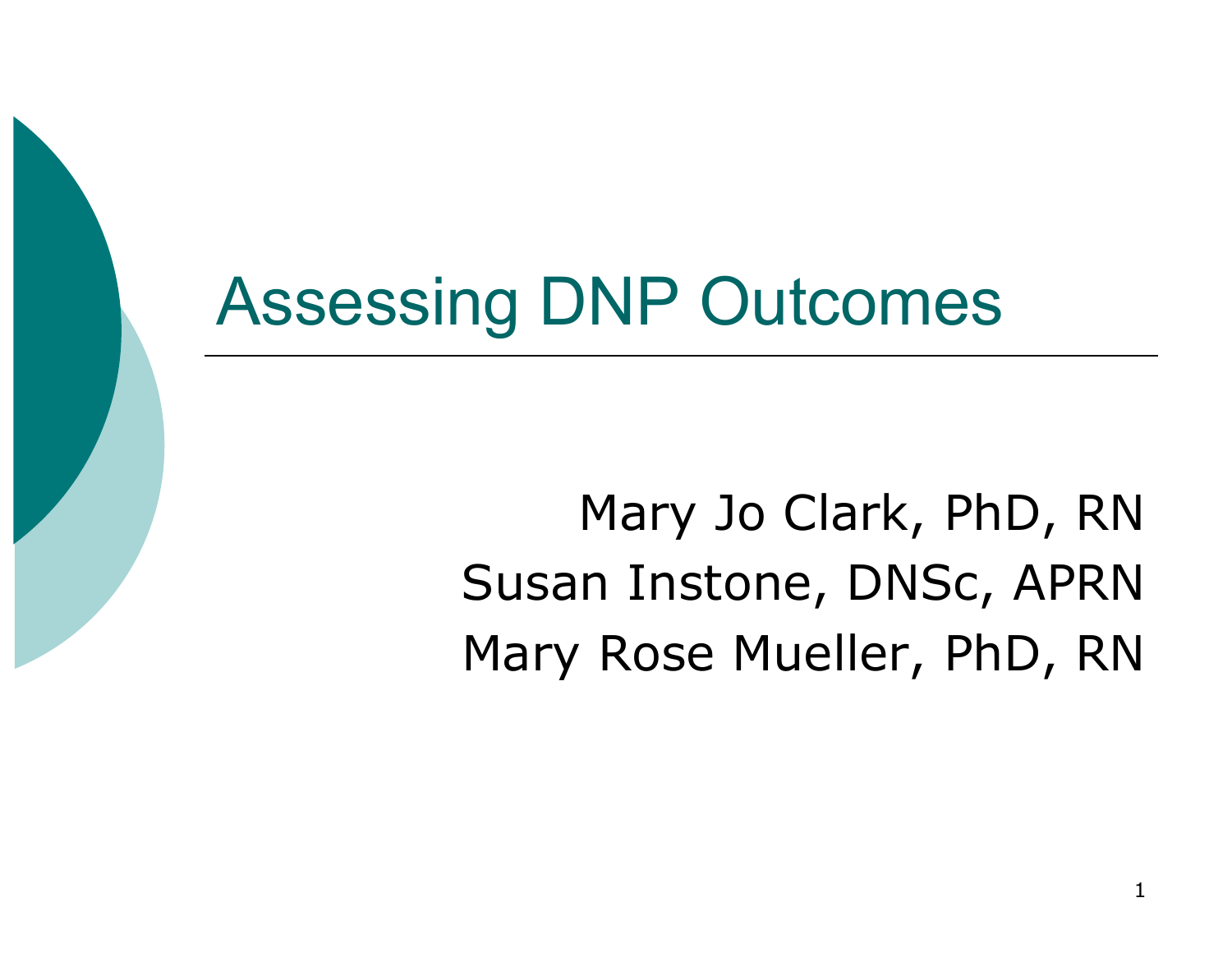# Purpose

 To assess the outcomes of a post-master's DNP program in light of the DNP *Essentials* 

 Phase I of our longitudinal study of USD's first DNP graduating cohort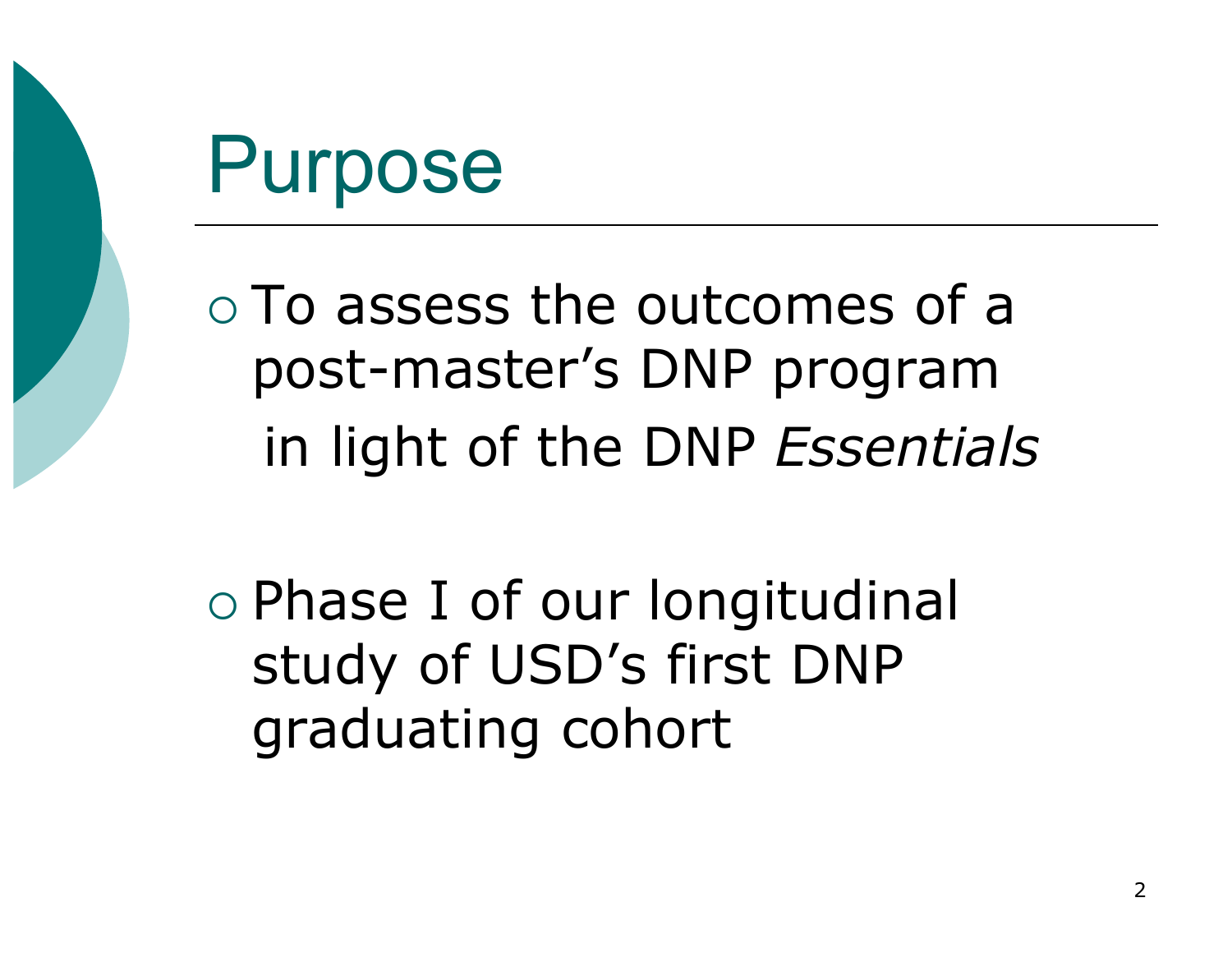## Transition to Doctoral APRN Practice

#### Challenges for students

- Identifying additional clinical competencies that will enhance their current expertise
- Incorporating a population, policy, systems, & technology perspective to their individual care focus

#### $\circ$  Challenges for faculty

Fostering leadership skills in APRNs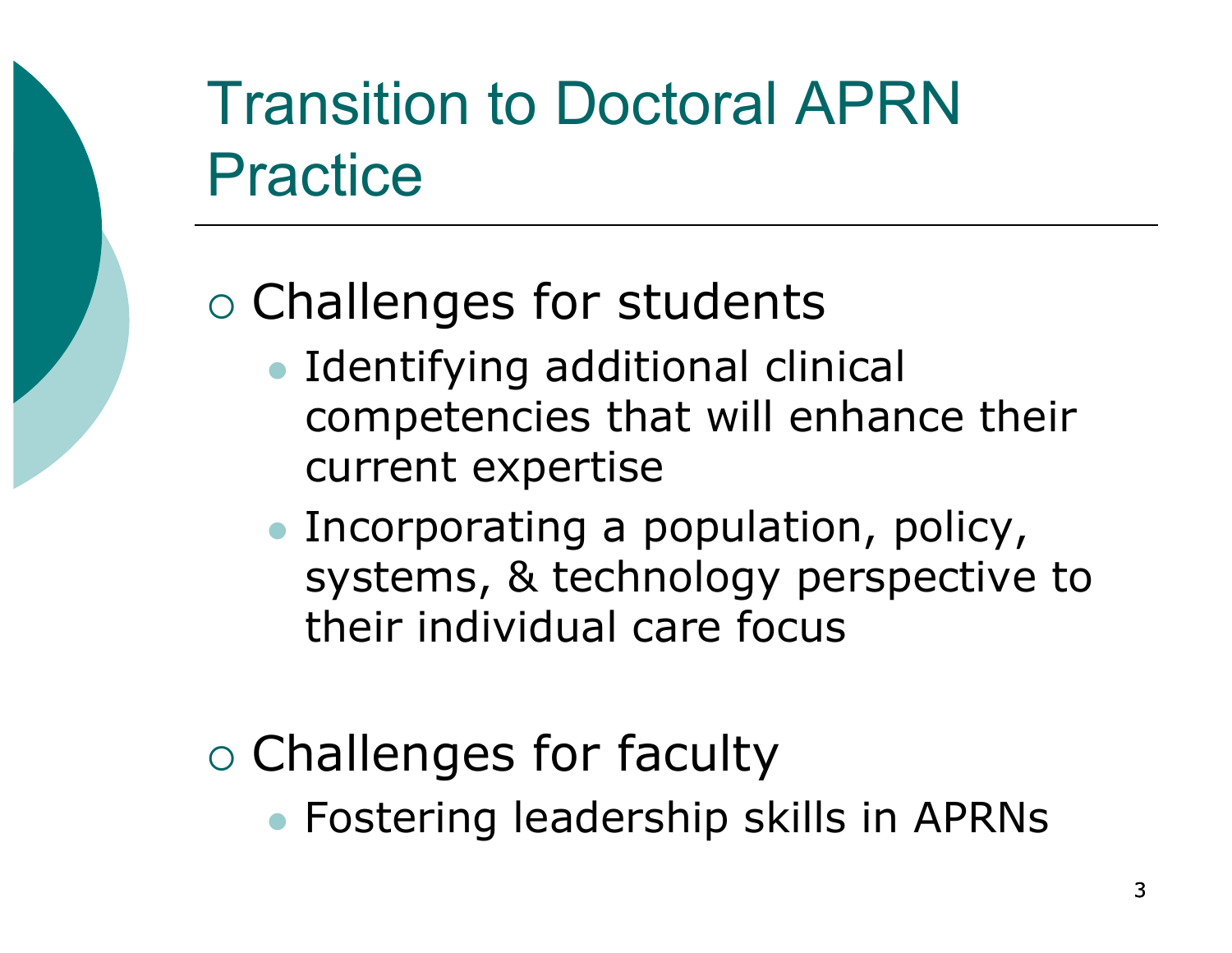Diffusion of Innovation Theory – Why Change? (Rogers, 1962)

 DIT suggests that the rate that innovations are adopted depends upon:

- Advantage created by innovation
- Compatibility with one's life
- Complexity or how difficult it is to change
- How easy it is to trial the innovation
- Visibility to others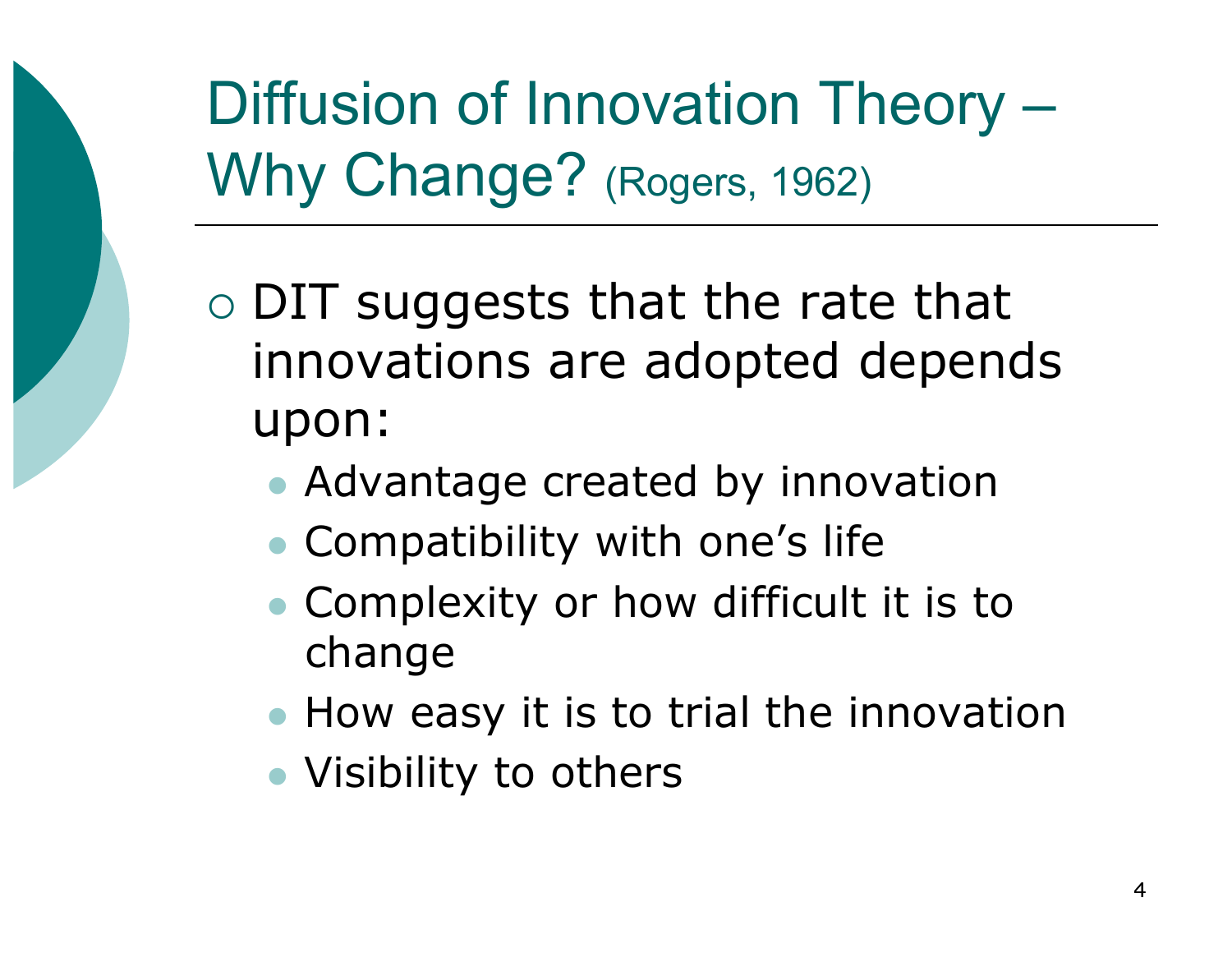Diffusion of Innovation Theory – Who Changes? (Rogers, 1962)

Innovators

- Early Adopters
- Early Majority
- Late Majority
- Laggards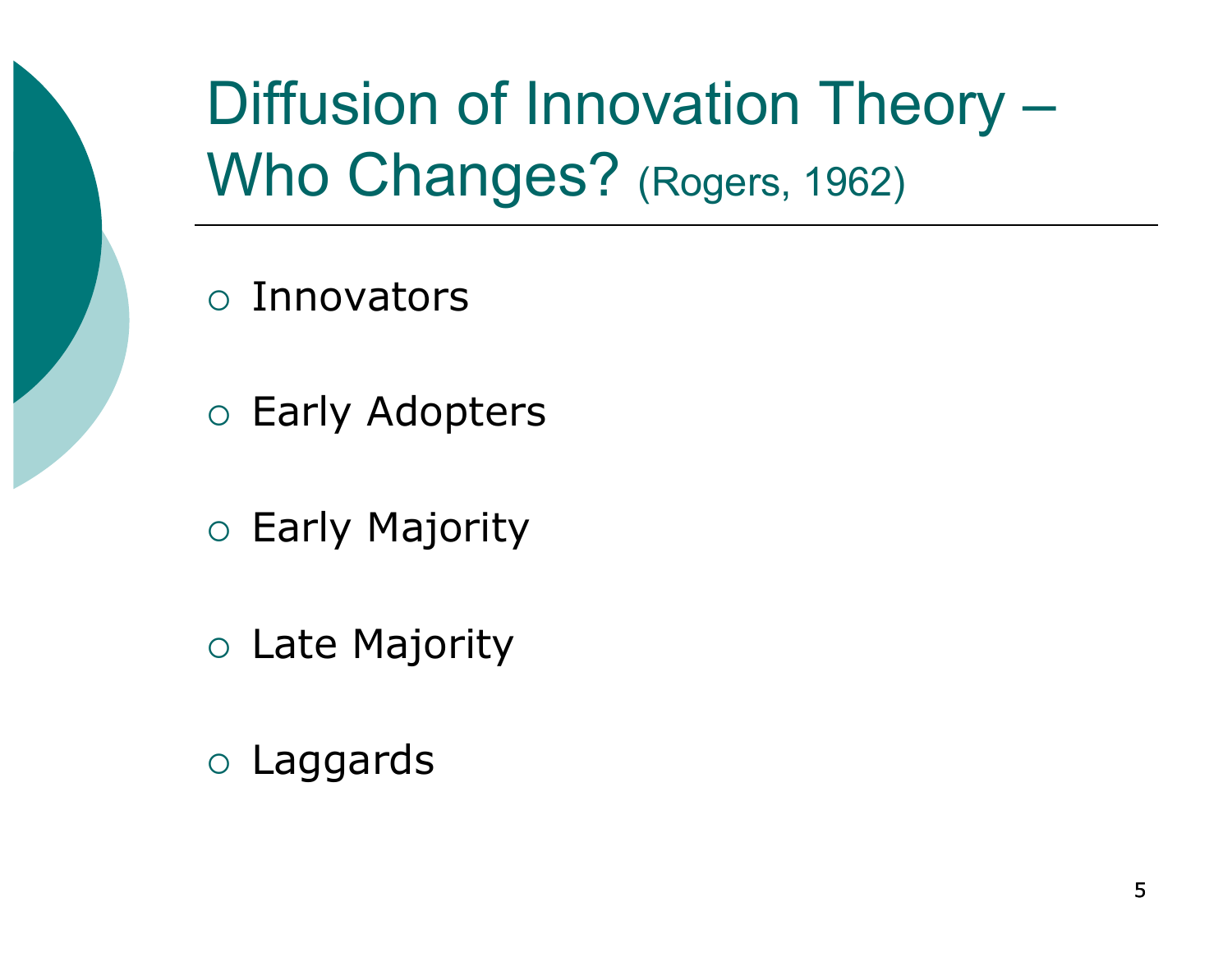# Diffusion of Innovation Theory – Stages of Change (Rogers, 1962)

- $\circ$  Knowledge awareness of innovation but not convinced to change
- $\circ$  Persuasion interested in innovation
- $\circ$  Decision weights pros & cons then accepts or rejects innovation
- $\circ$  Implementation tries out innovation
- $\circ$  Confirmation commits to innovation

Note: Need to achieve a "critical mass" of adopters in order for innovation to become self-sustaining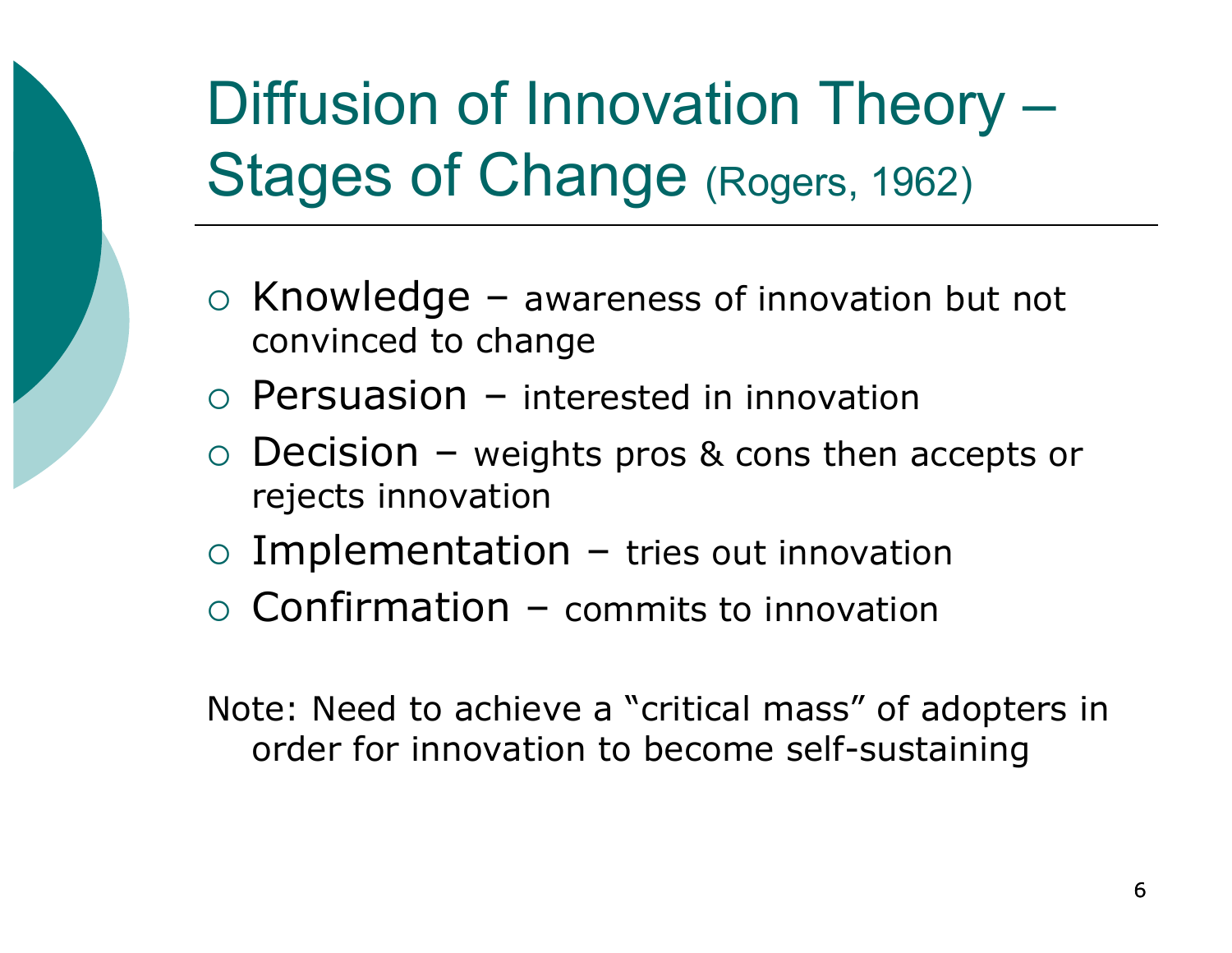## Levels of DNP Student Innovation-What We Intended

- Develop greater expertise in a defined area of practice
- Focus more on prevention
- Incorporate evidence into clinical practice with individual patients & populations
- Improve systems of care & patient outcomes by leading colleagues in practice improvement projects
- Adopt policies & technologies to improve access to quality care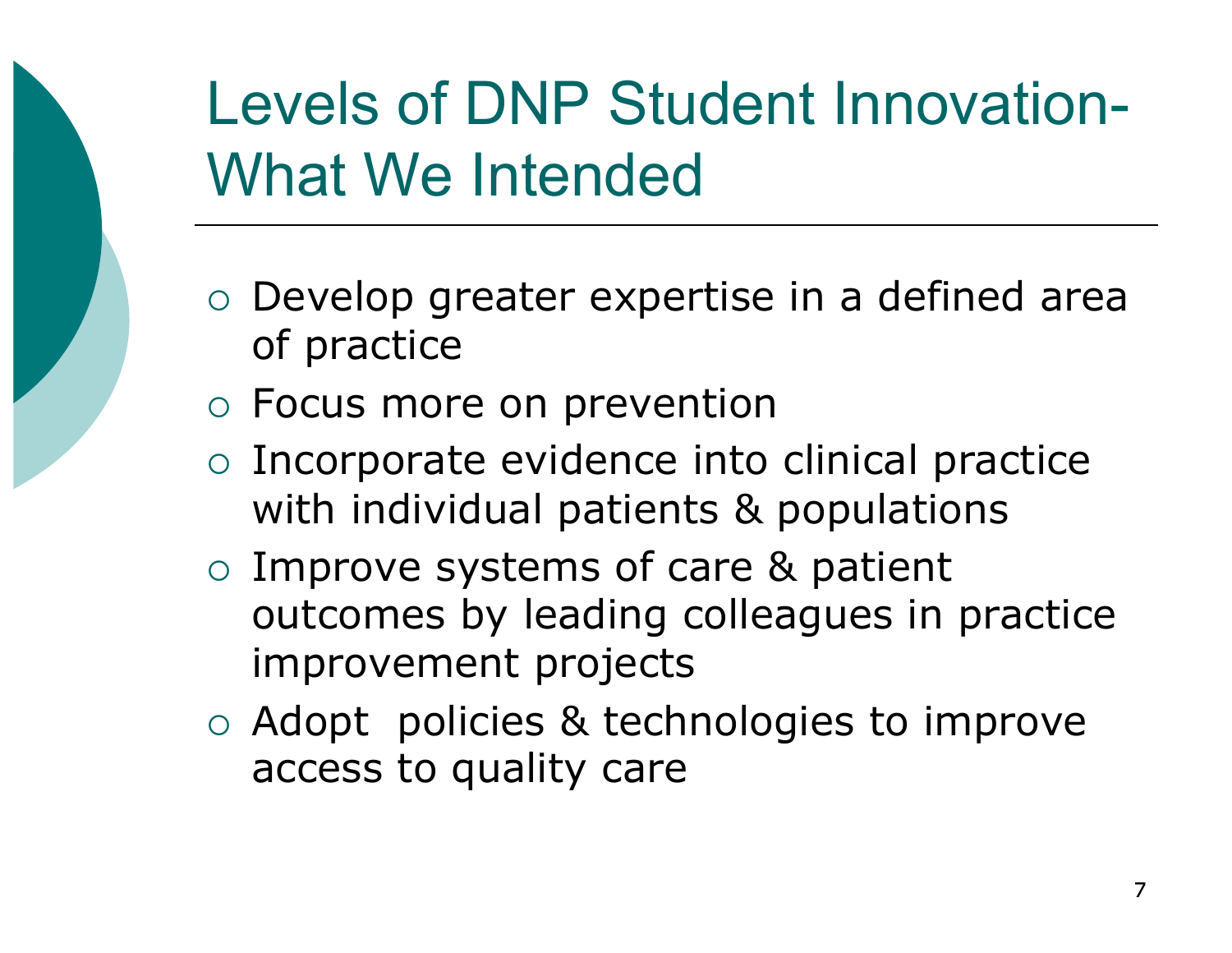## Program Description

- Post-master's DNP
- NP and CNS foci
- 21 months
- 34 semester units
- 10 units of practice residency over 5 semesters
	- Clinical practice in APRN role
	- DNP evidence-based project
	- Other activities to achieve program outcomes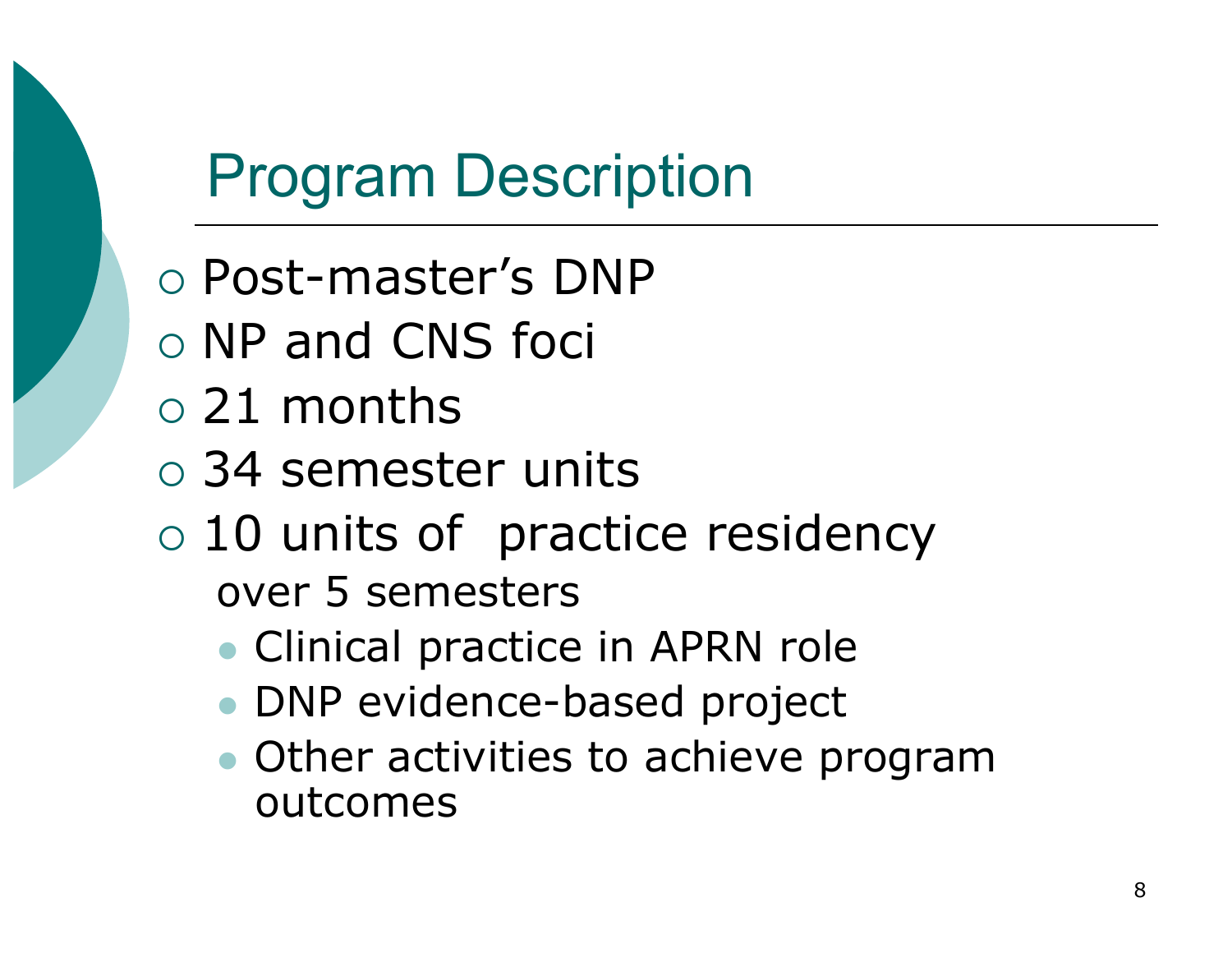#### Program Outcomes & DNP Essentials

| <b>Program Outcome</b>                                                                                                                              | <b>DNP</b> Essential                                                                            |
|-----------------------------------------------------------------------------------------------------------------------------------------------------|-------------------------------------------------------------------------------------------------|
| 1. Demonstrate advanced levels of clinical<br>practice                                                                                              | VIII. Advanced nursing practice                                                                 |
| 2. Synthesize nursing and other scientific and<br>ethical theories and concepts to create a<br>foundation for advanced nursing practice.            | I. Scientific underpinnings for practice                                                        |
| 3. Demonstrate leadership in collaborative<br>efforts to develop and implement policies                                                             | V. Health care policy for advocacy in health<br>care<br>VI. Interprofessional collaboration     |
| 4. Incorporate research into practice                                                                                                               | III. Clinical scholarship and analytic methods                                                  |
| 5. Design, implement, and evaluate health care<br>delivery systems and information systems                                                          | II. Organizational $&$ systems leadership<br>IV. Information systems/patient care<br>Technology |
| 6. Employ a population health focus in primary,<br>secondary, and tertiary prevention                                                               | VII. Clinical prevention and population health                                                  |
| 7. Incorporate ethical, regulatory, and legal<br>guidelines in the delivery of health care and the<br>selection, use, and evaluation of information | IV. Information systems/patient care<br>Technology                                              |
| systems and patient care technology.                                                                                                                | 9                                                                                               |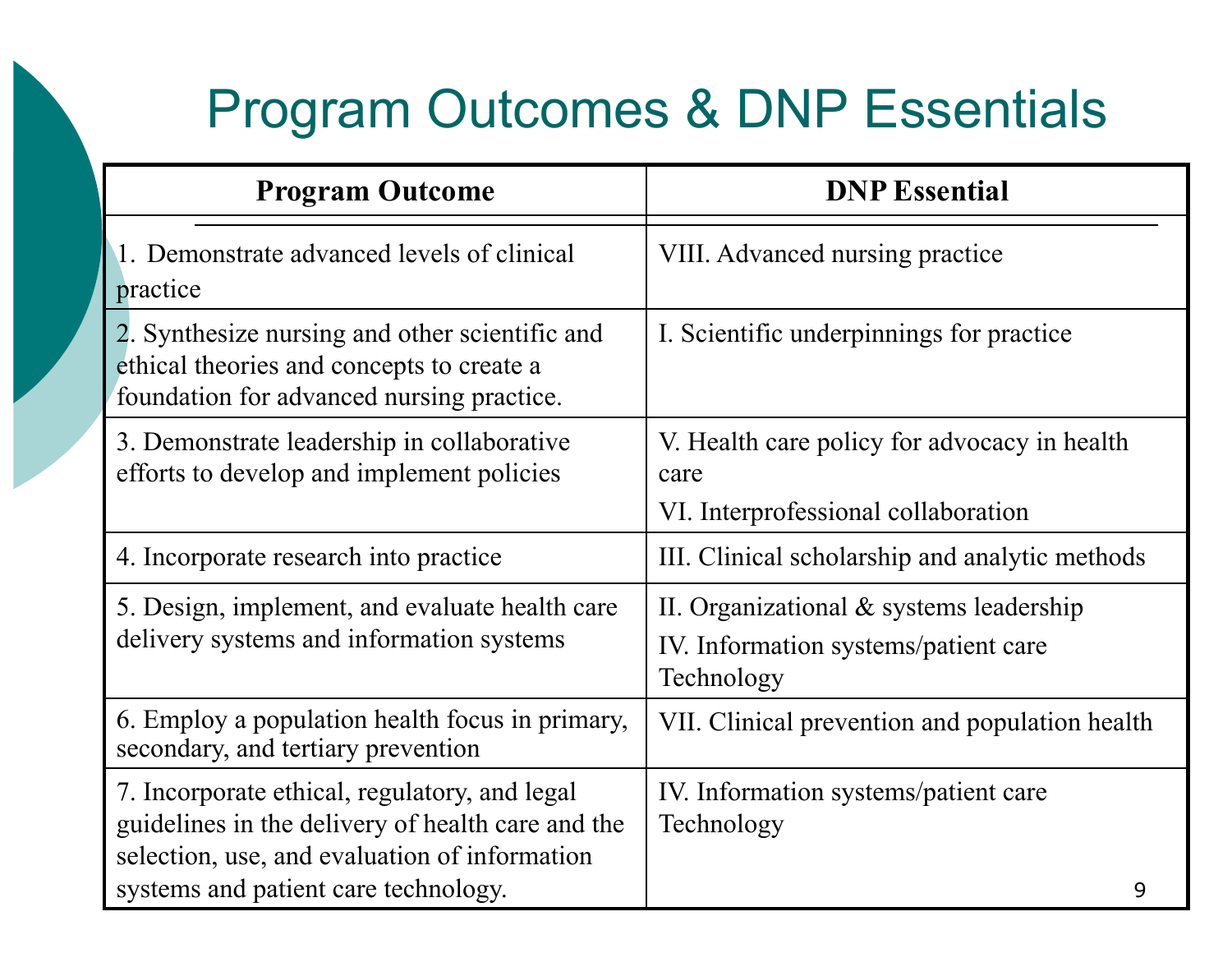#### Data Collection Methods and Sources

- Admission applications
- o Statement of purpose
- Admission interviews
- Student logs
- $\circ$  Student portfolios
	- Opening statement
	- **•** Final logs
	- Evidence of outcome achievement
	- Closing statement
- Faculty evaluation forms
	- DNP project evaluation form
	- Verification of Completion of Program Outcomes
	- DNP Student evaluation
- Written and verbal comments from clinical mentors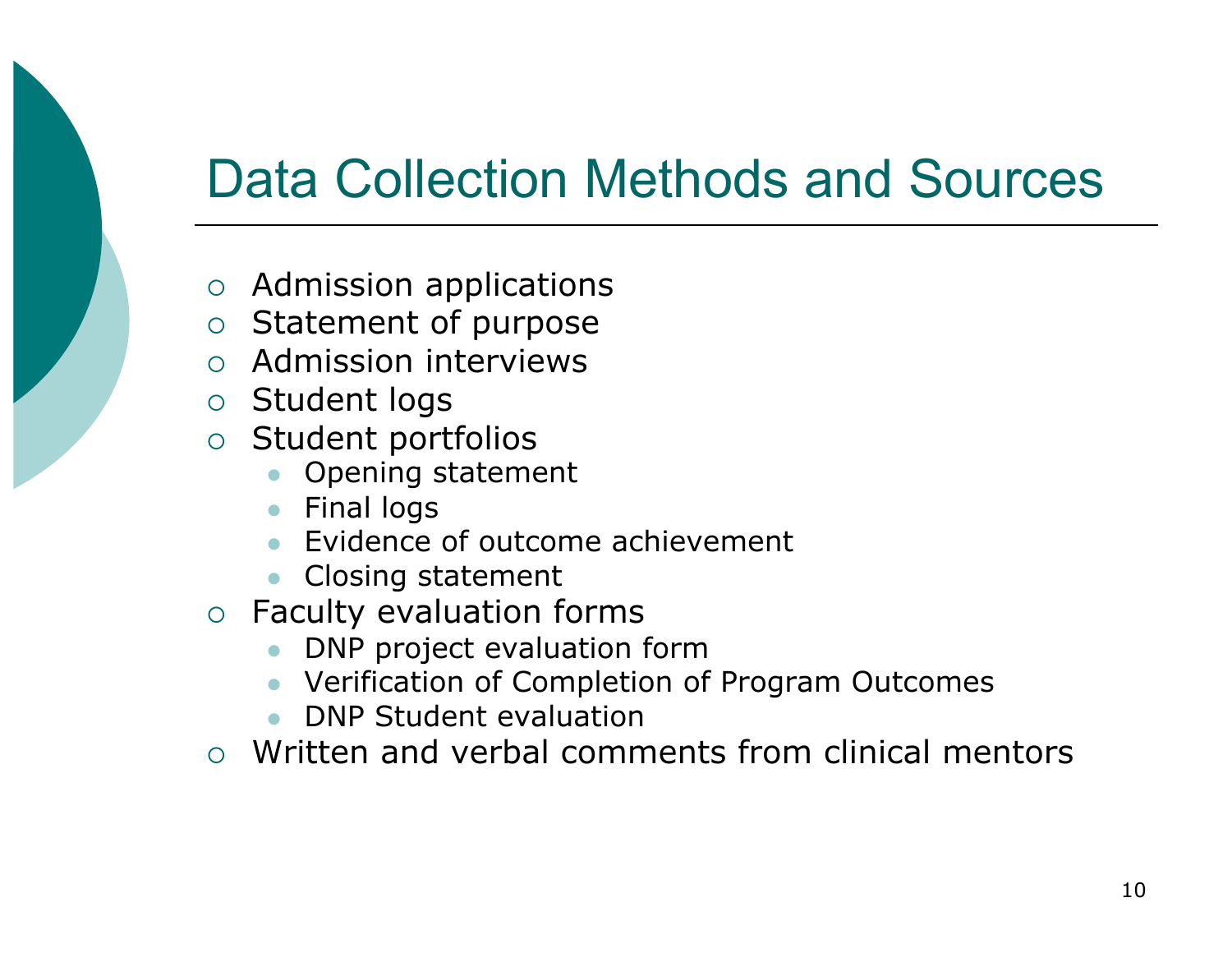- 14 of 16 graduated on schedule
- Gender
	- 10 women
	- $4$  men
- APRN role
	- $N_{\rm P}$  10
	- $\bullet$  CNS 2
	- $\bullet$  NP & NM  $-1$
	- $\bullet$  NP & CNS  $-1$
- Years of APRN practice
	- Range: 1-26 years
	- Mean: 9.9 years
	- $\bullet$  > 10 years: 6 (43%)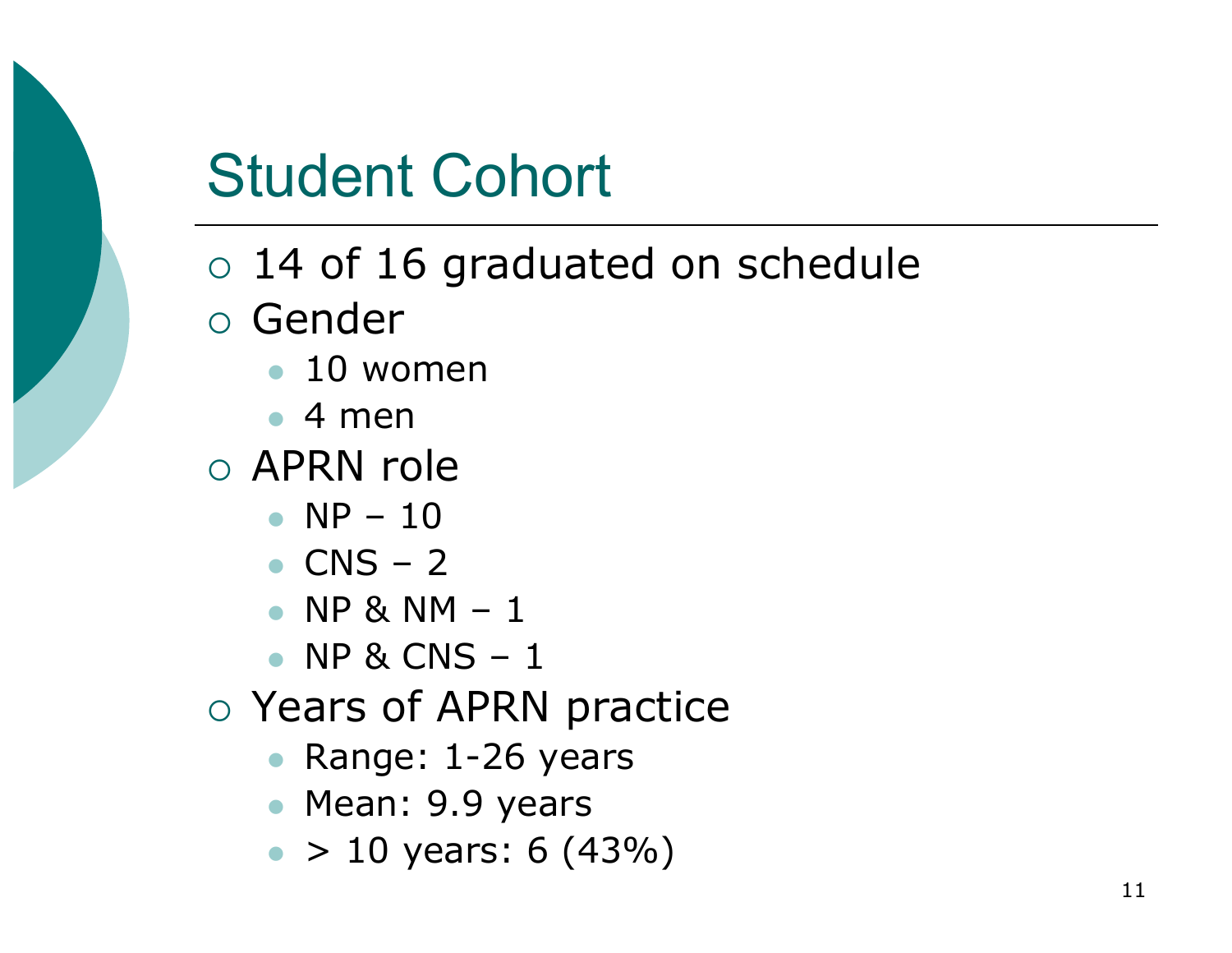#### Prior certification

- National APRN certification
	- NPs: 10
	- CNSs: none
- Specialty certifications: 8
- o Practice hours entering program
	- **Range: 270 2500**
	- Mean: 747
- Validation mechanisms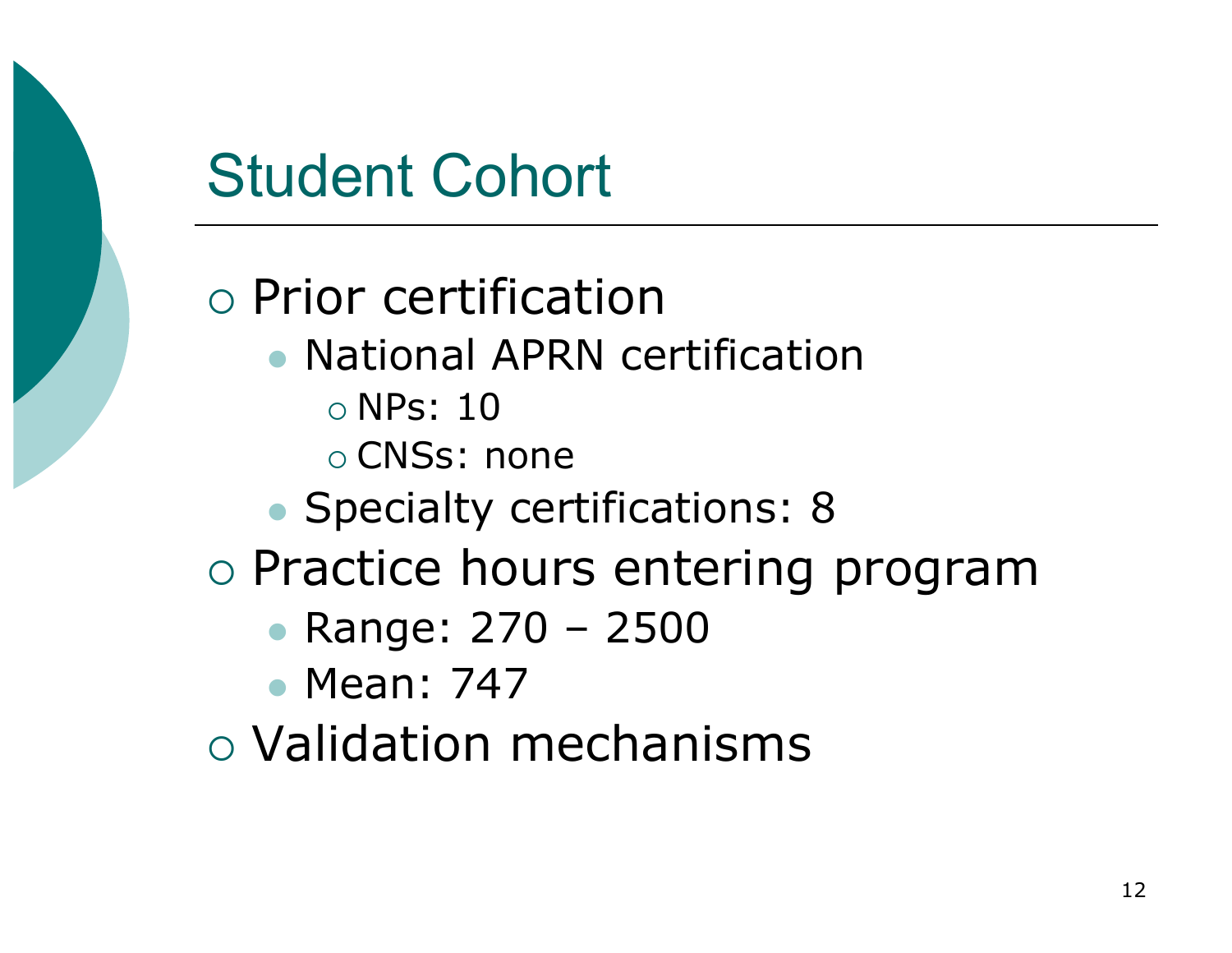o Practice hours during program

- Range: 206-807
- Mean: 506

#### Total program hours

- **Range: 1000-2706**
- Mean: 1253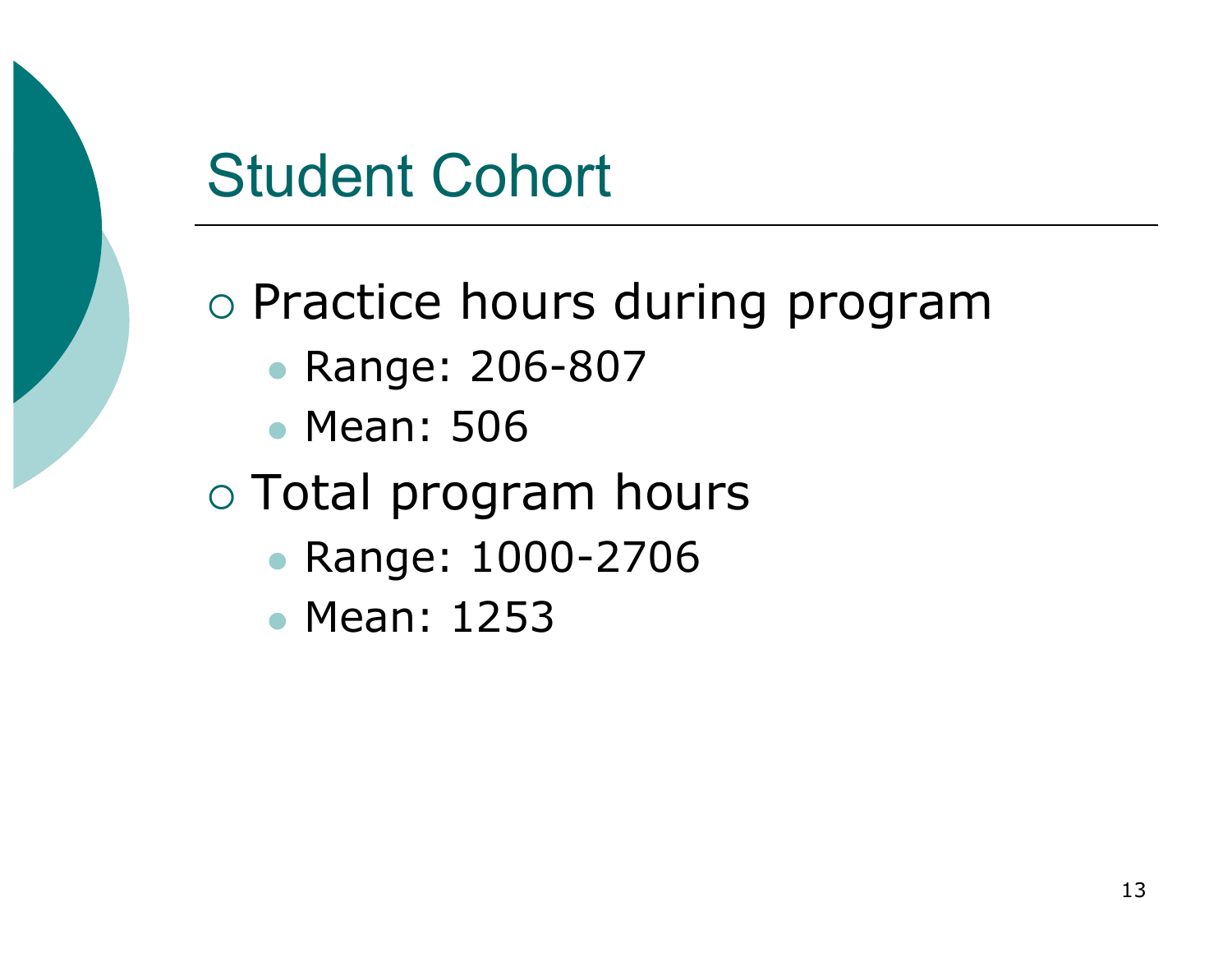o Project setting

- Primary employment setting: 9
- Secondary employment setting: 5
- o Prior professional involvement
	- **Professional organization membership**
	- **Professional organization leadership**
- o Other leadership/advocacy roles
- Other preprogram achievements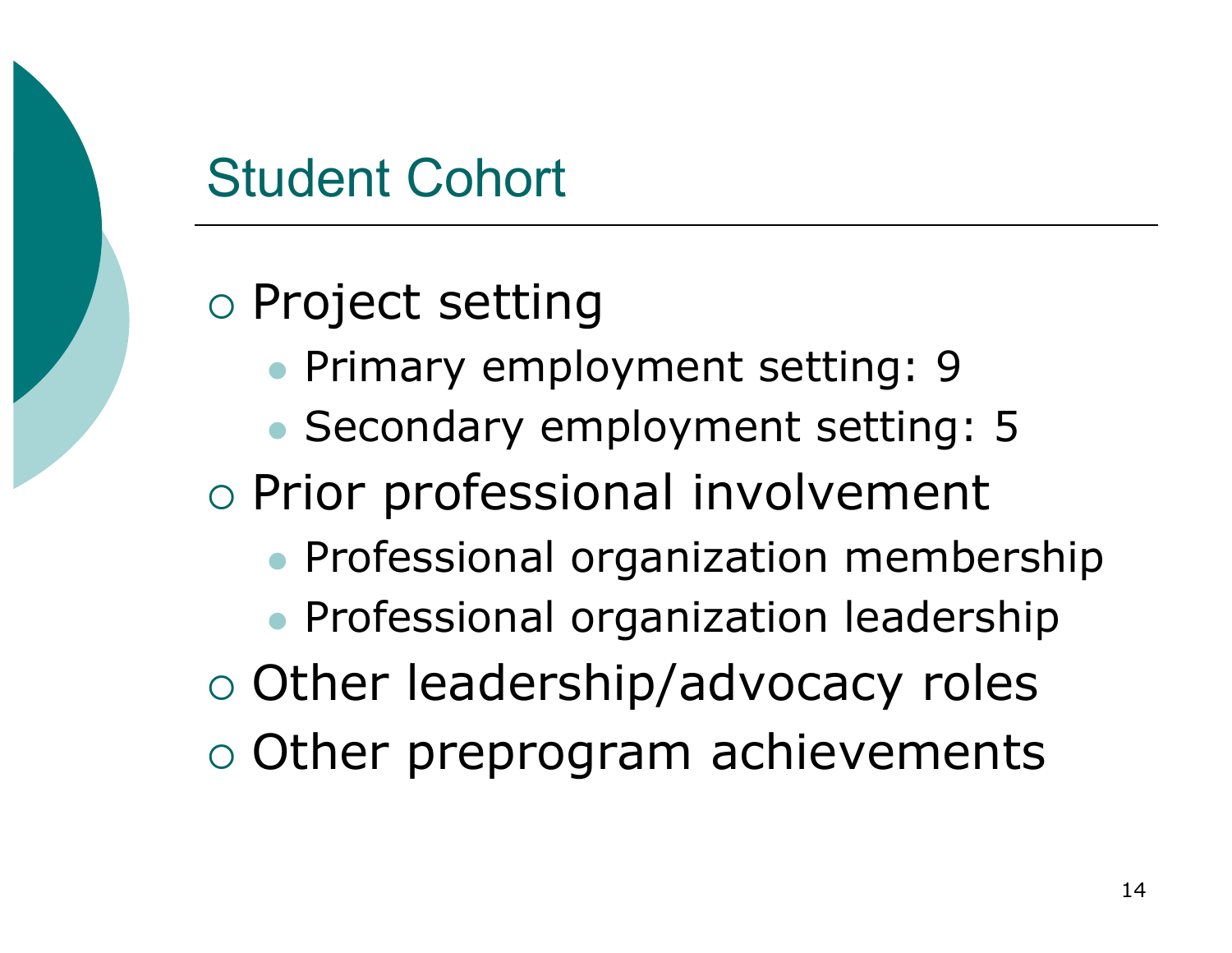### Reasons for the DNP

- $\circ$  Practice emphasis
- Advanced technical and clinical competence
- Improve leadership skills
- Increase credibility
- Develop business/management skills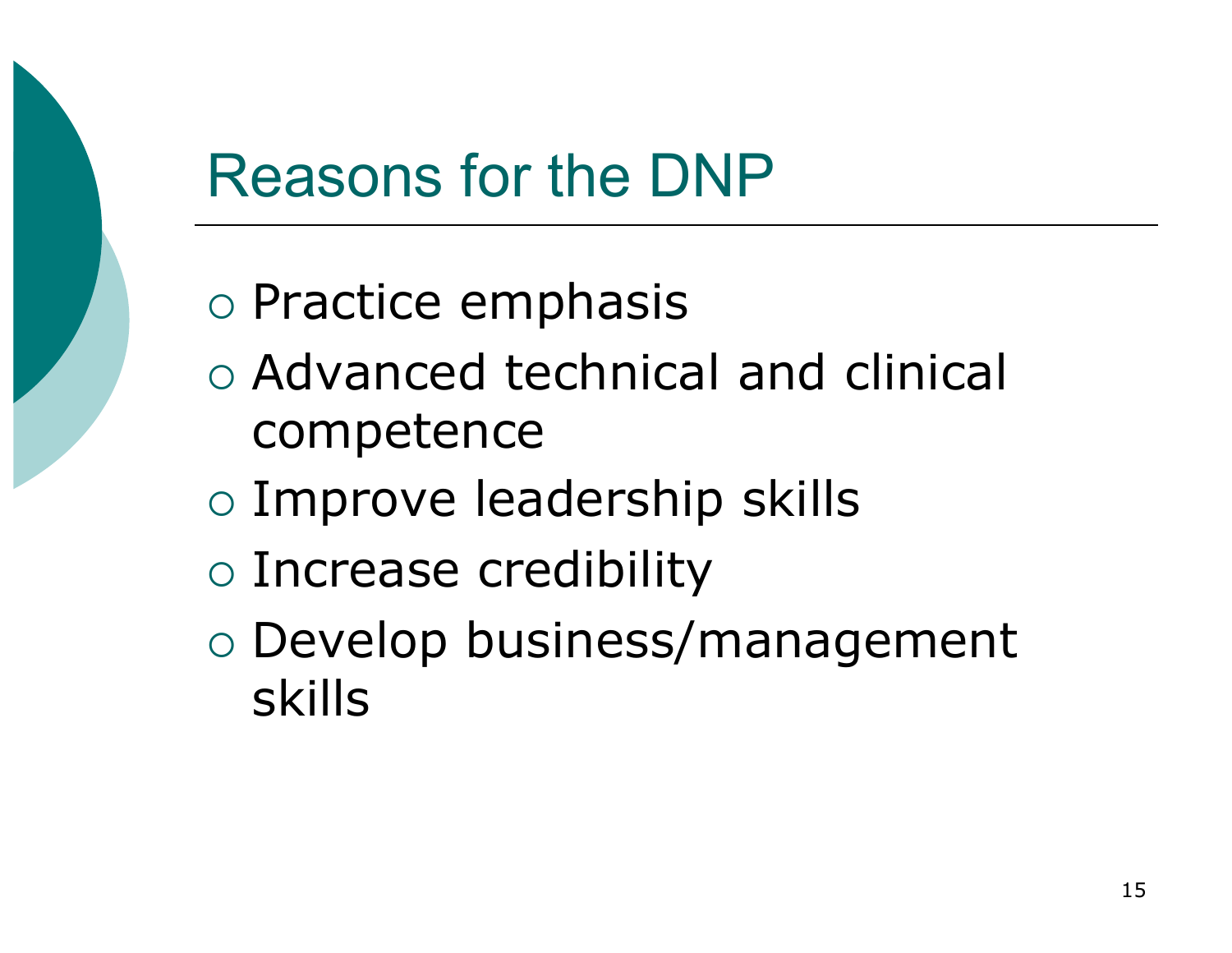#### Practice Emphasis

- "Passion for clinical nursing"
- $\circ$  "I never thought I was the doctoral type of clinician as my emphasis was to care for patients the best way possible tending to physical and emotional needs of my patients in a practice setting. Having this opportunity to complete a doctoral program was never truly a goal I had for myself until the DNP program was obtainable at USD. Finally, a nursing doctoral program suited my goals and values as a clinician"
- $\circ$  "The creation of the DNP as the terminal degree in the discipline that focuses on clinical practice was a perfect fit."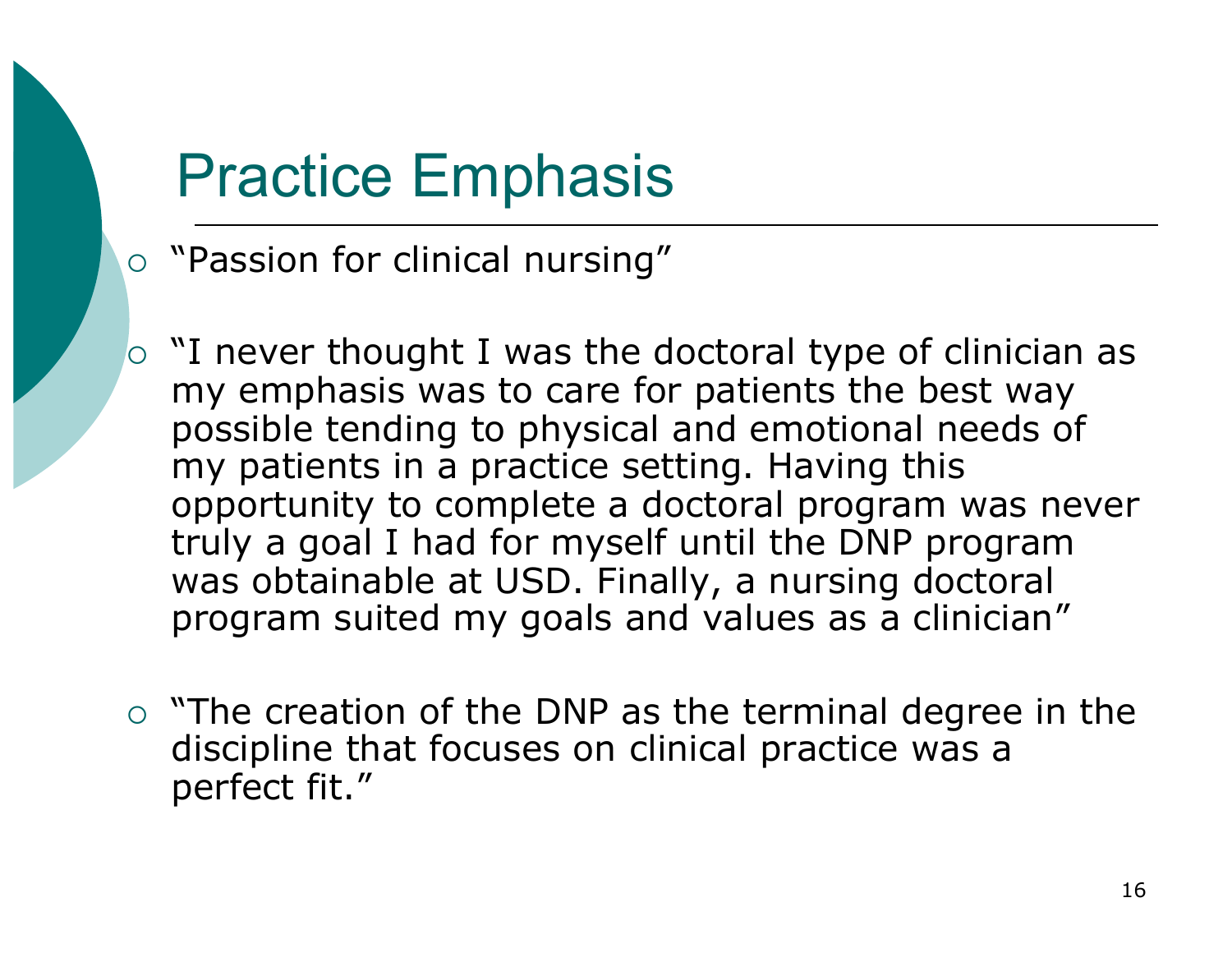### Advanced Expertise

- "I knew I needed to become more of an expert"
- $\circ$  "For me, the choice (of pursuing a DNP) was one of self-enhancement, being able to do what I do, even better."
- o "It was the goal of my residency to improve my skills as a CNS in all three spheres of influence (direct patient care, nursing and nursing practice, and organizaton and systems) through the marriage of the CNS roles and the 'essentials' elements."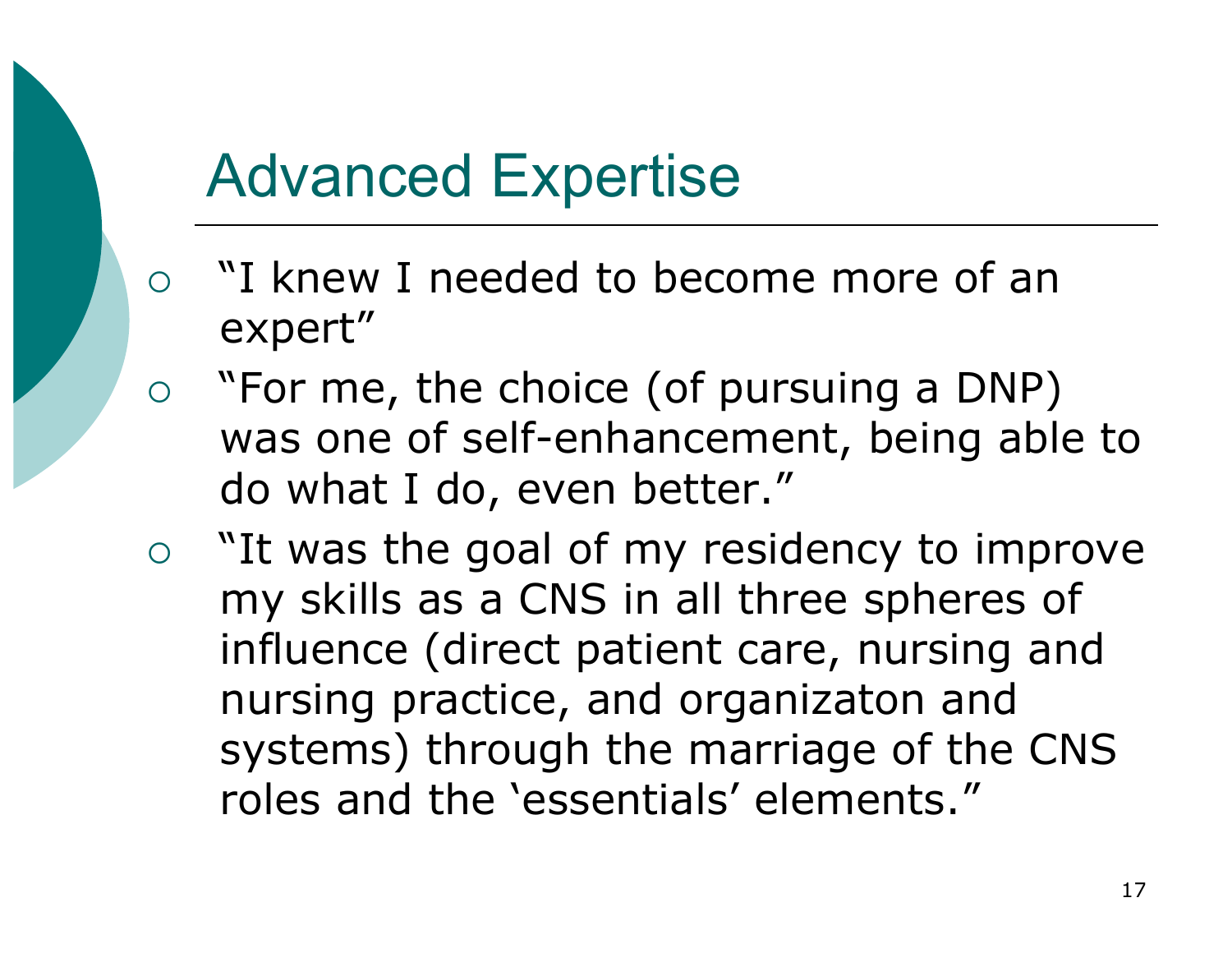## Leadership Skills/Credibility

- o "I can have a much greater impact on healthcare delivery by assuming a leadership role and transitioning form the mentee to the mentor."
- "I wanted to be able to affect change in my clinical area of practice on a medical-surgical unit."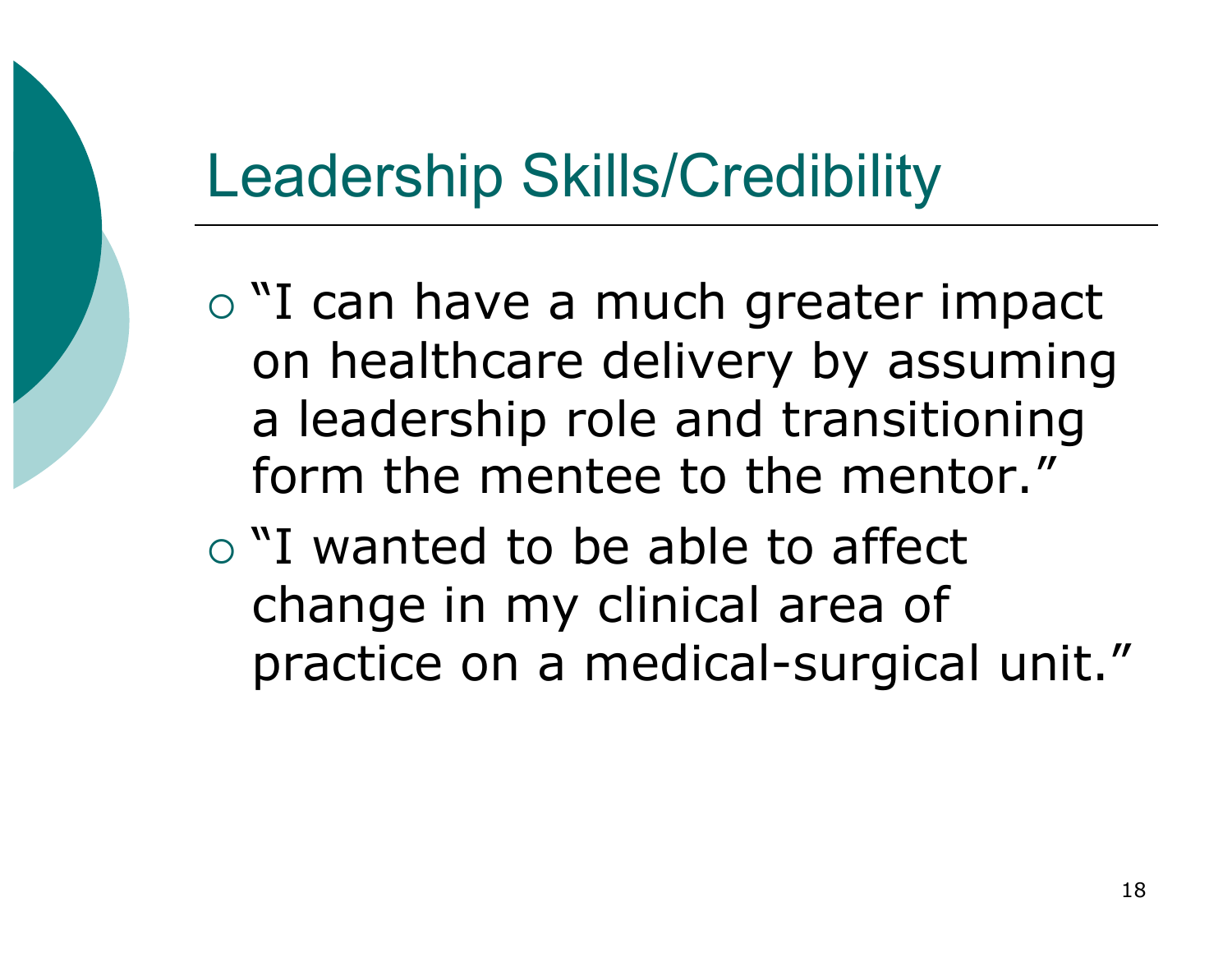## Business/Management Skills

 An "additional focus was given toward medical practice management and forward planning."

Development of business plans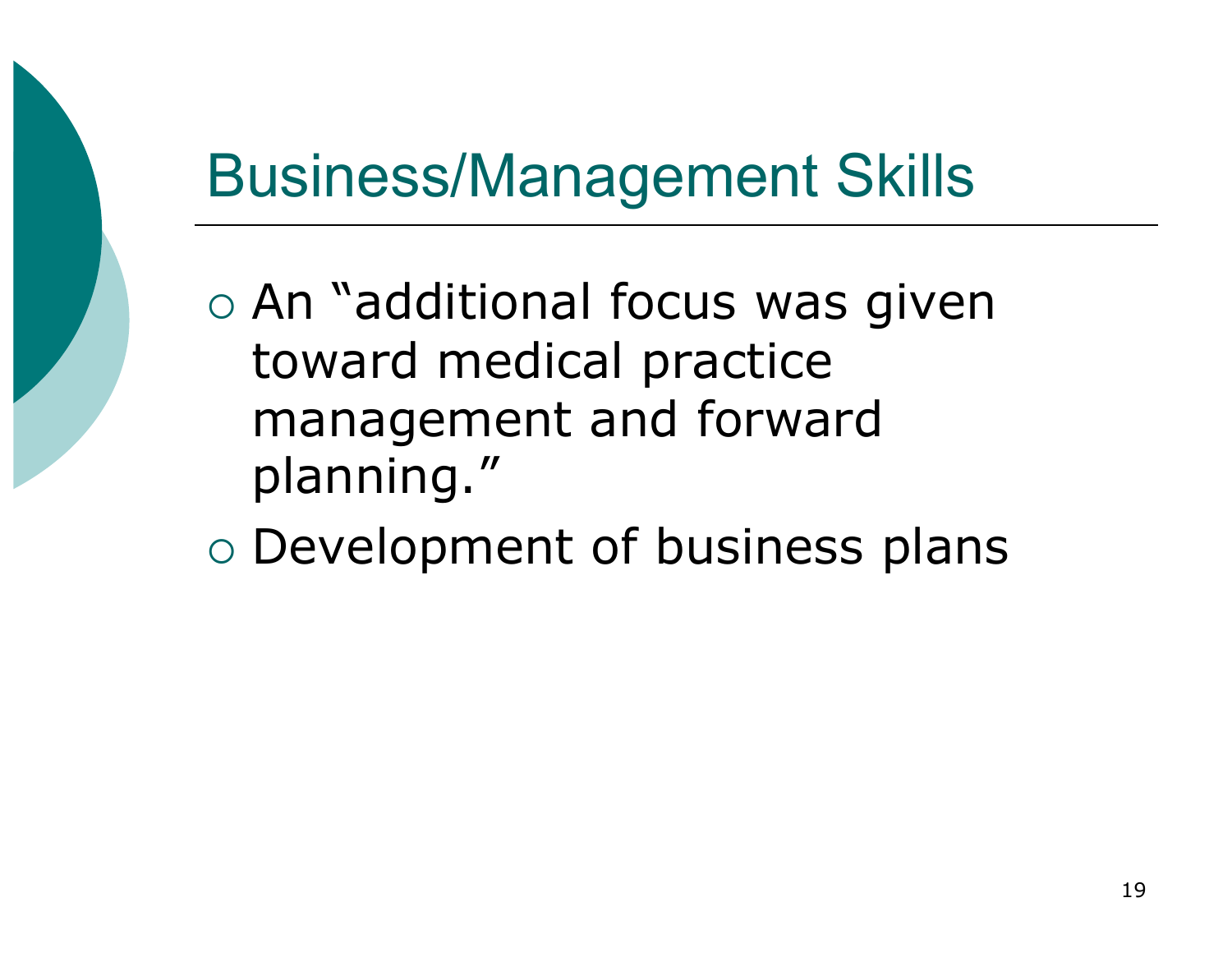## Speaking to the *Essentials*

- Only two students referred to the DNP *Essentials* in their application/ interview
- But others addressed concepts inherent in the *Essentials* 
	- Focus on evidence-based practice
	- Advocacy
	- **Policy formation**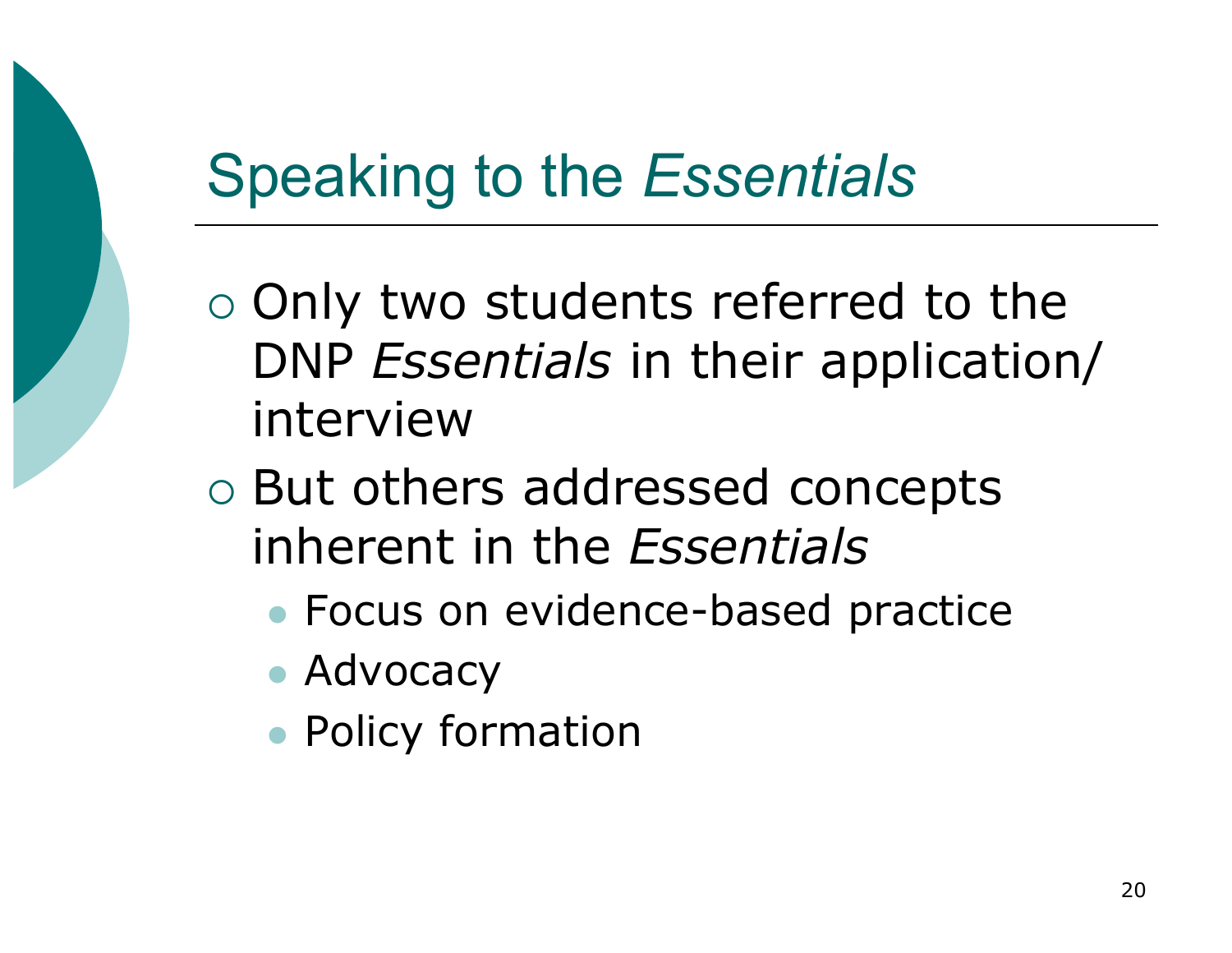Findings: Outcome 1, Expert Clinical Practice (DNP Essential VIII)

 Advanced knowledge: Care of individuals

- Mentored clinical practice experiences
- Additional course work
- Continuing education
- Professional conferences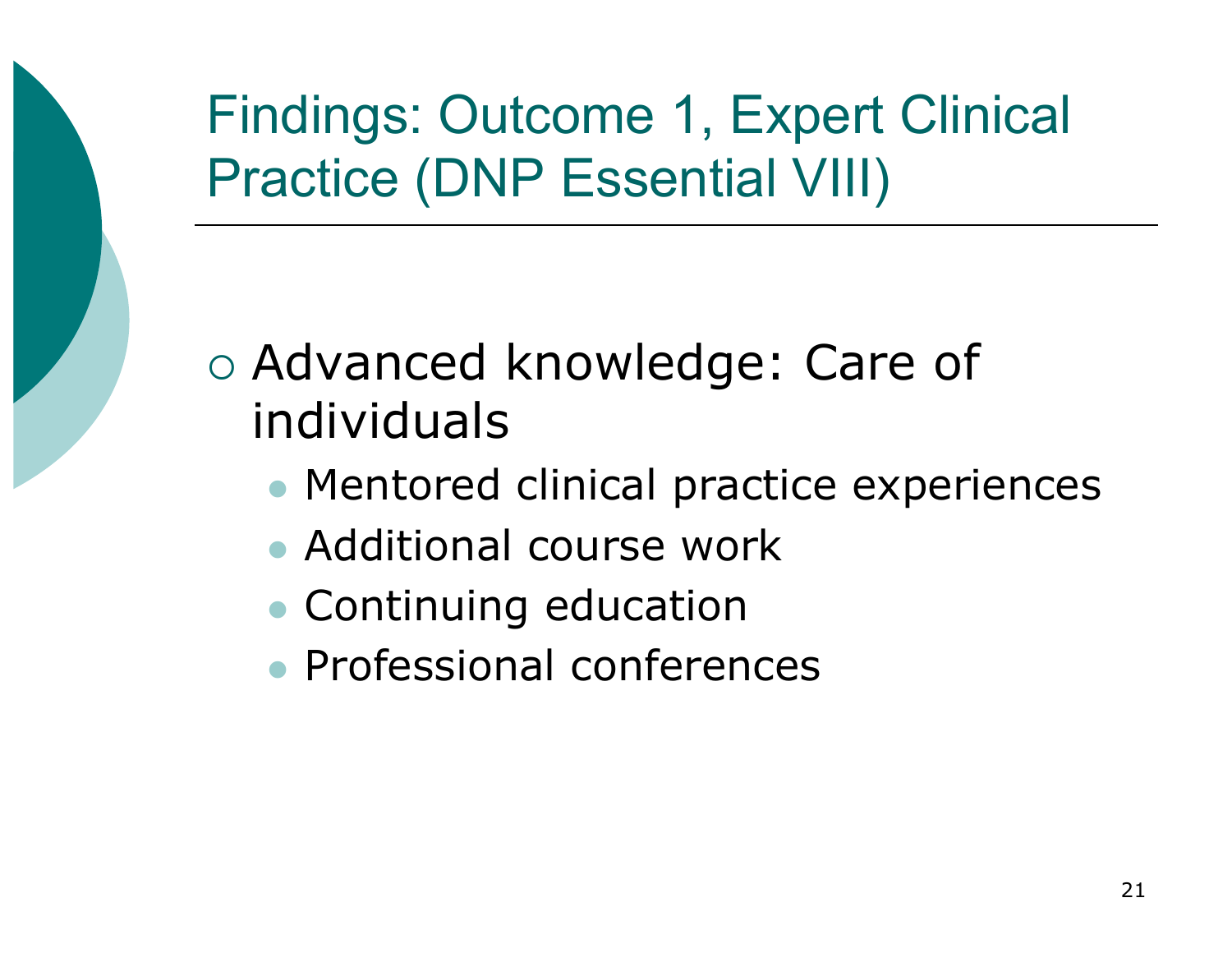Findings: Outcome 1, Expert Clinical Practice (DNP Essential VIII)

Advanced knowledge: Systems level

- Leadership training programs
- **Readiness skills training**
- Quality assurance program
- Reimbursement education program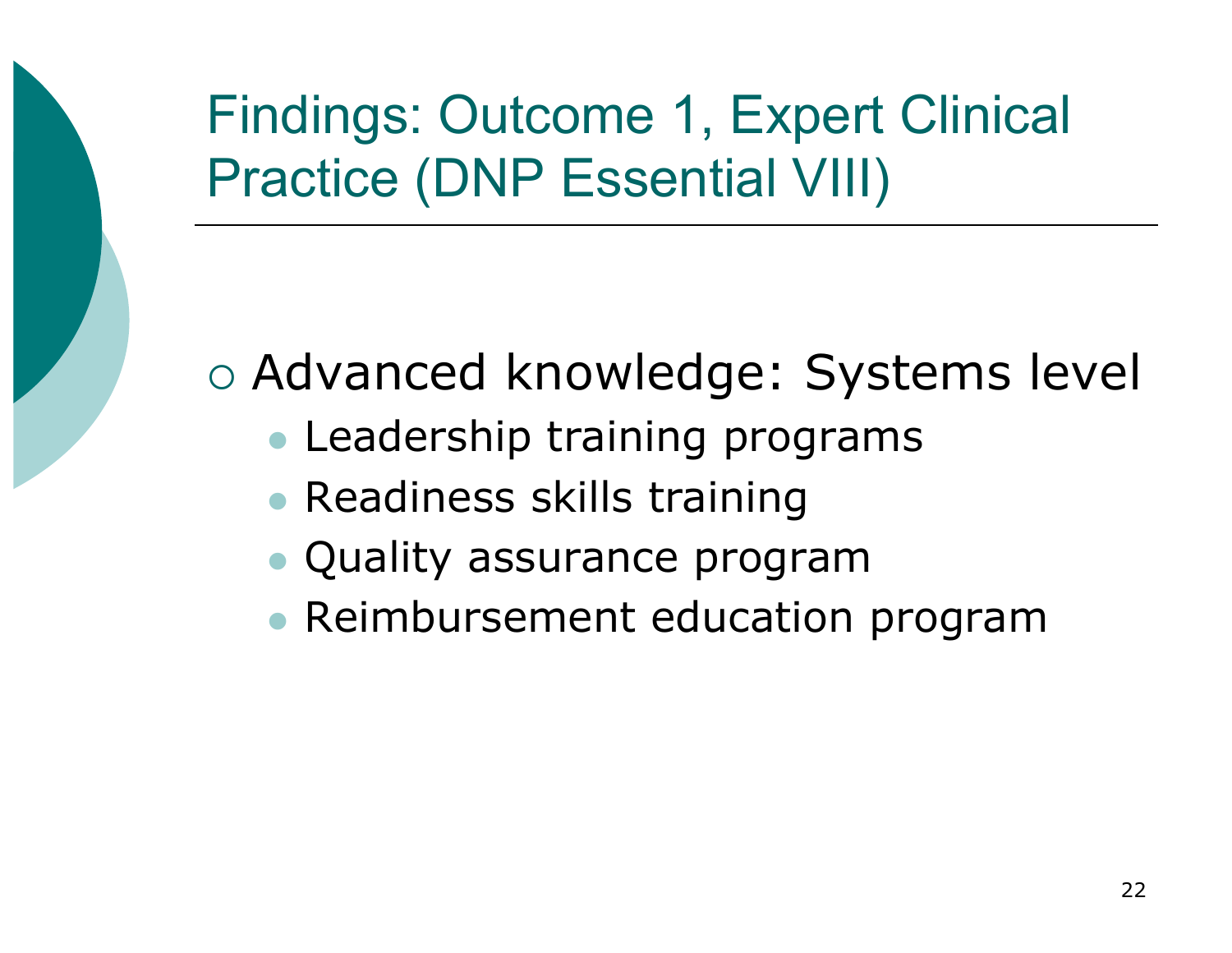Findings: Outcome 2, Synthesis and Use of Theory (DNP Essential I)

- Use of EBP models
- Use of evaluation theory and models
- Evaluation and use of existing guidelines and protocols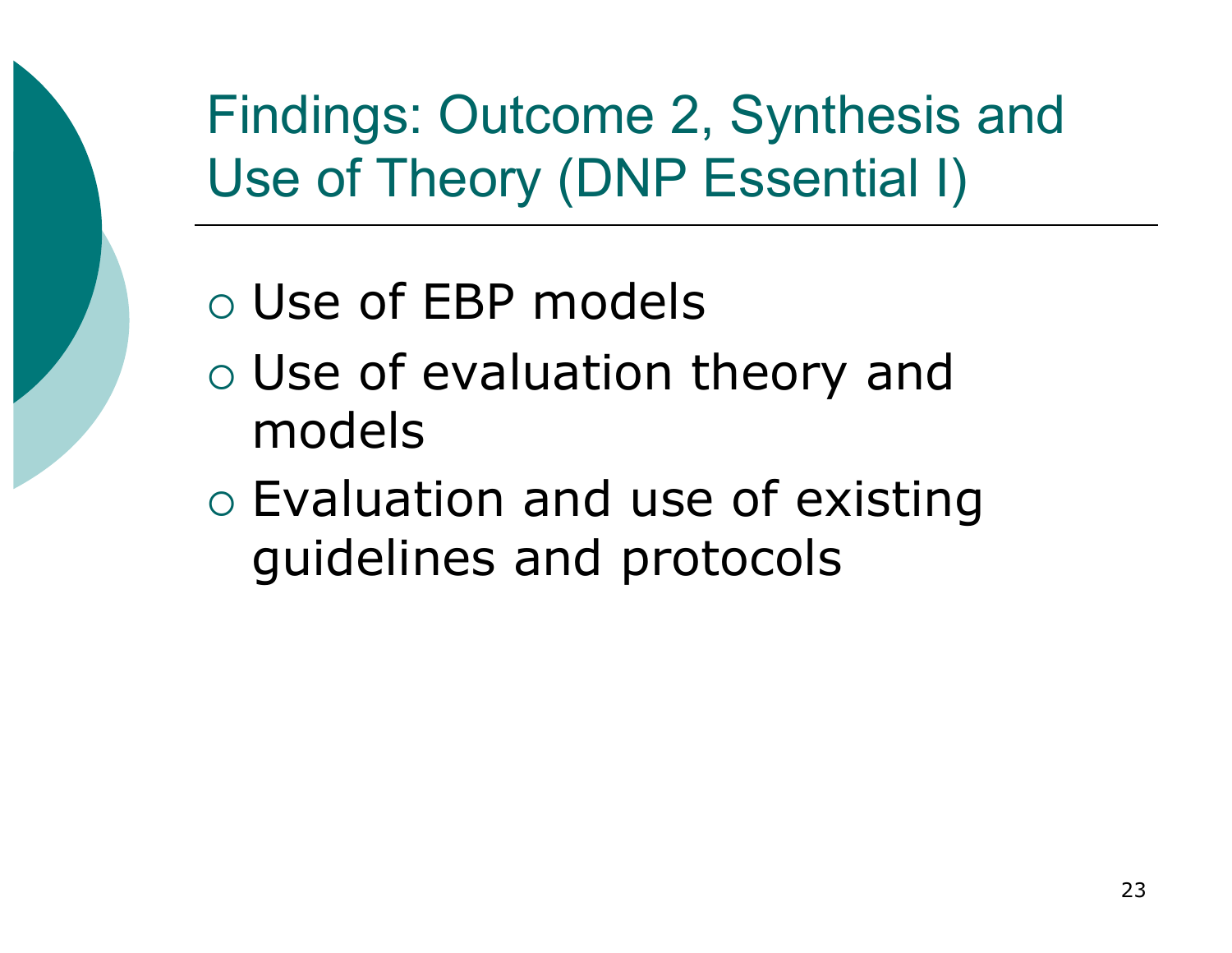#### Leadership

- Unit level
- System level
- Community level
- **Professional organization level**
- National level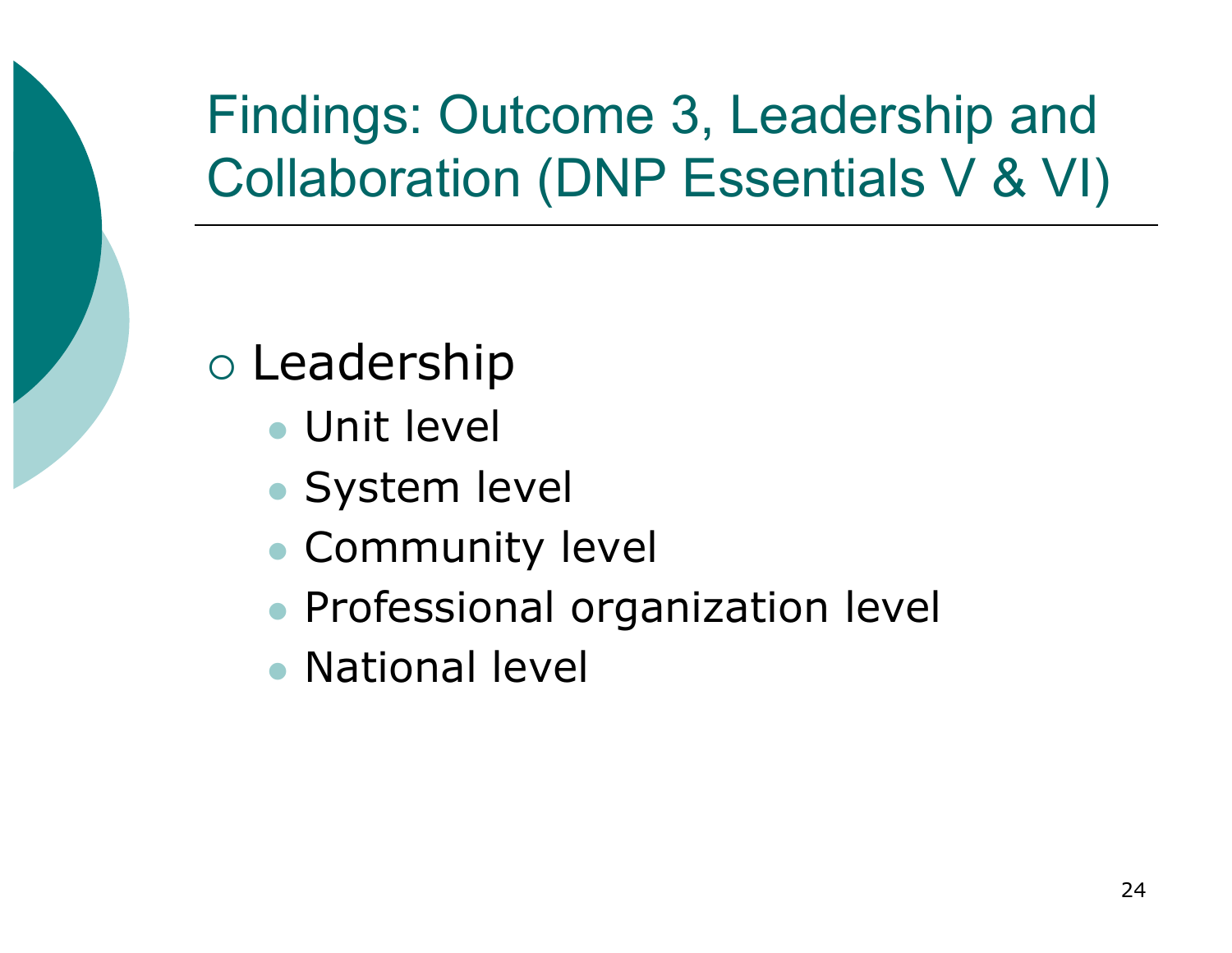#### Collaboration

- Within systems
	- $\circ$  Staff (nursing and ancillary), other providers
- Intersystem
	- Community agencies, higher education institutions, community agencies, school systems, hospitals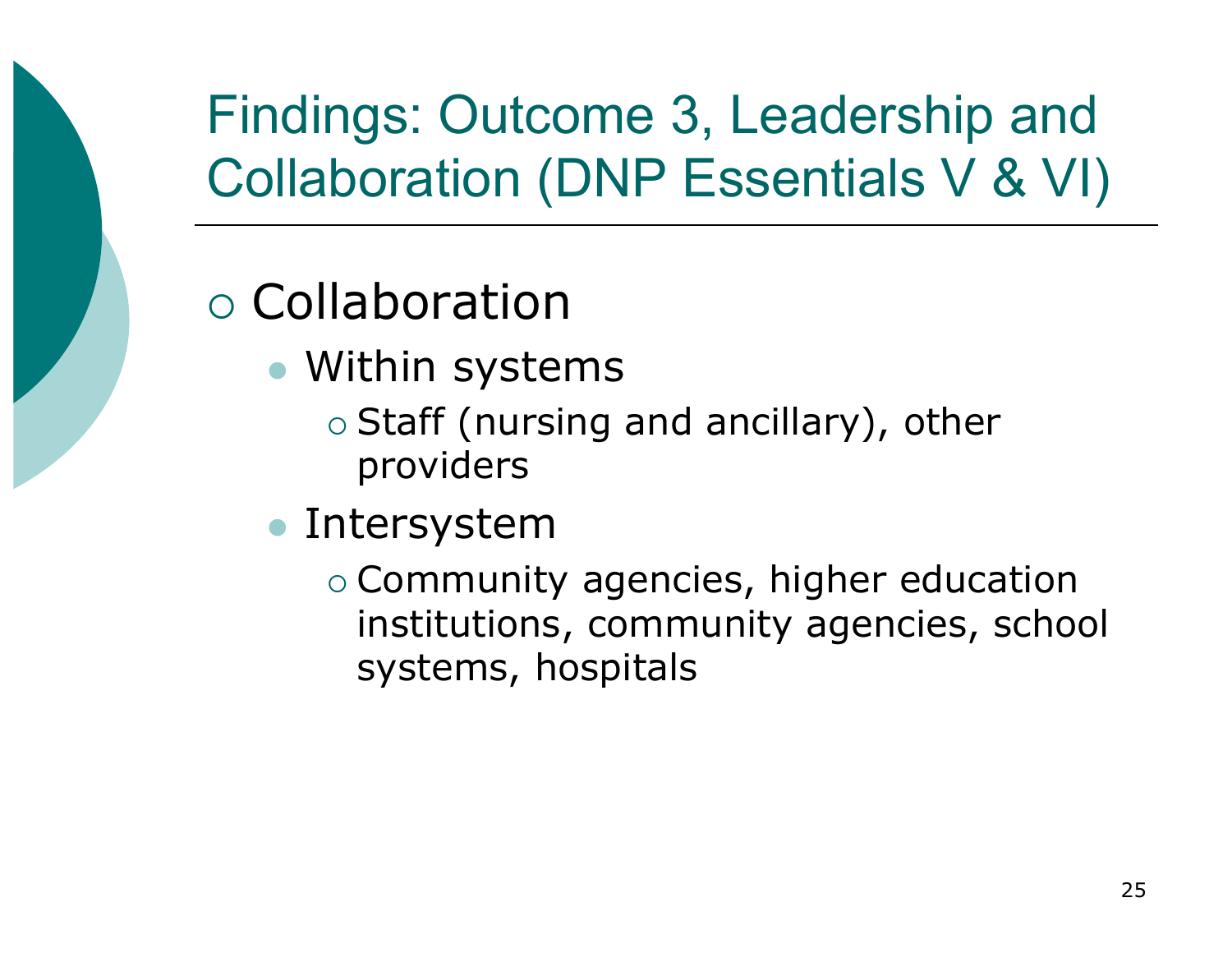#### Policy Development

- Unit level
- System level
- County-wide
- State level
- **Legislative initiatives**
- National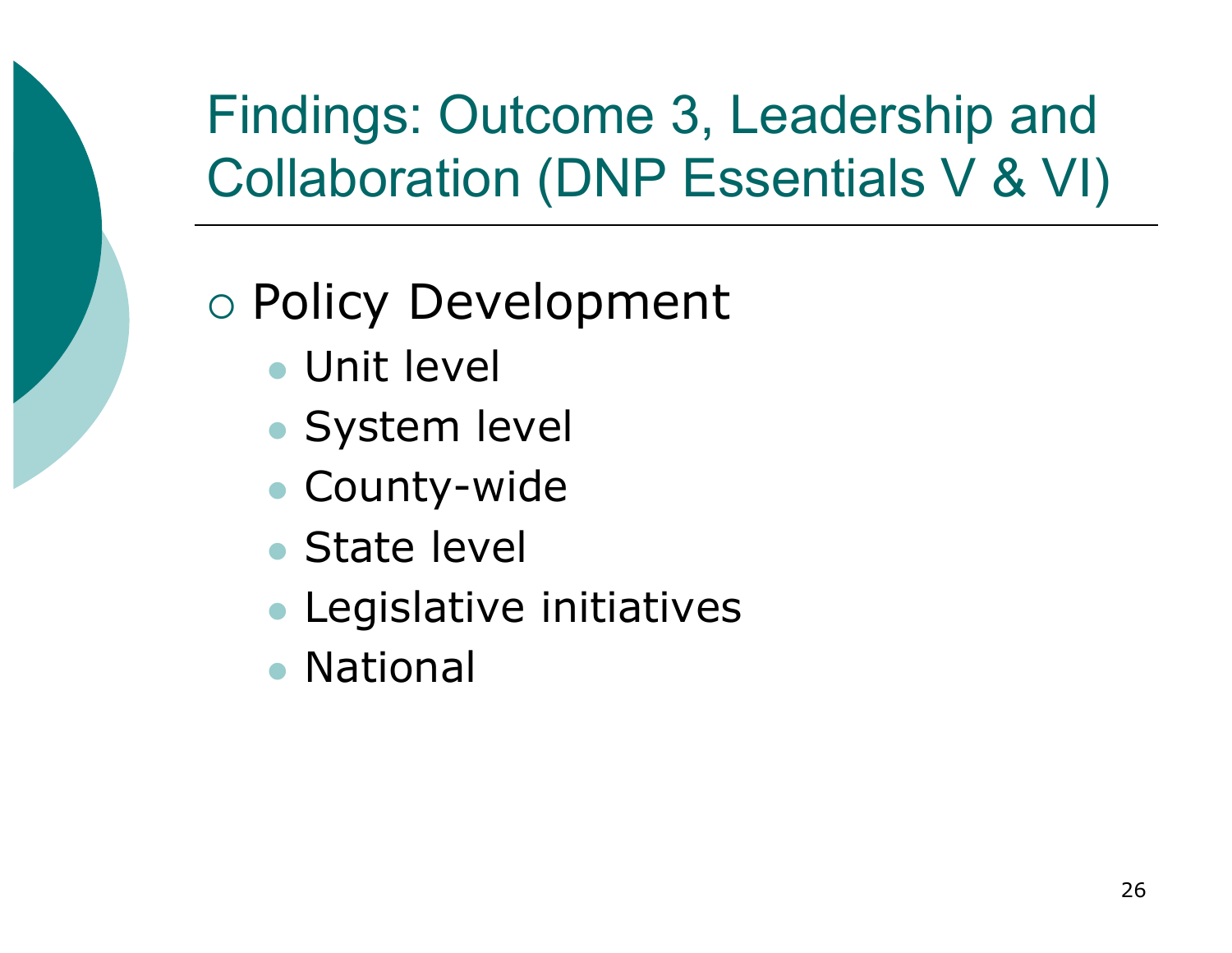#### Mentoring/Teaching

- Local
	- Career ladder candidates
	- APRN students
	- o Prelicensure students
	- Other providers/staff
	- Clients
- National
	- Oncology providers
	- USPHS applicants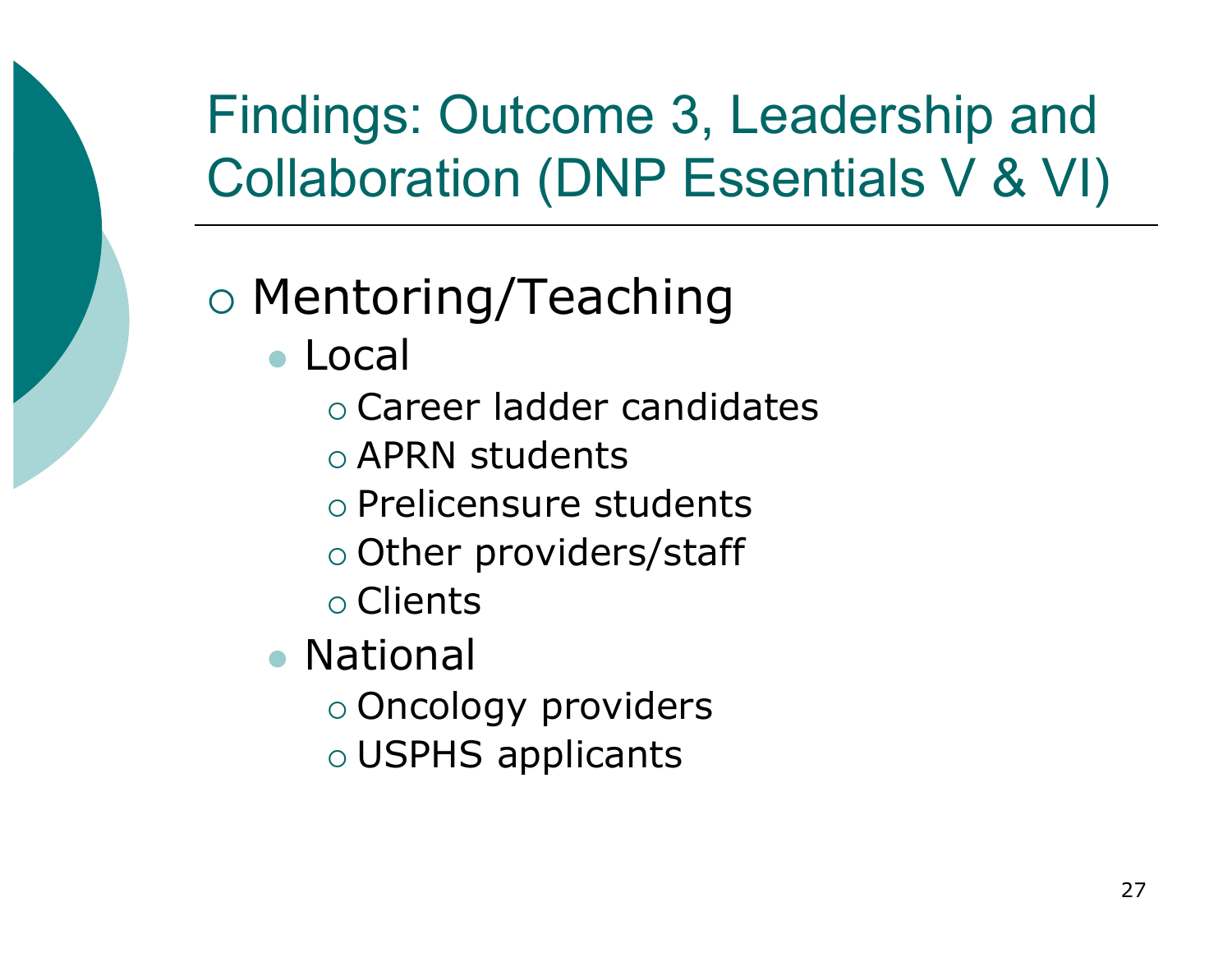#### Findings: Outcome 4, Incorporate Research into Practice (DNP Essential III)

- Development/Implementation of evidence-based guidelines
- Ability to critique evidence base
- o Review and selection of existing guideline vs. creation of new guidelines
- Use of research strategies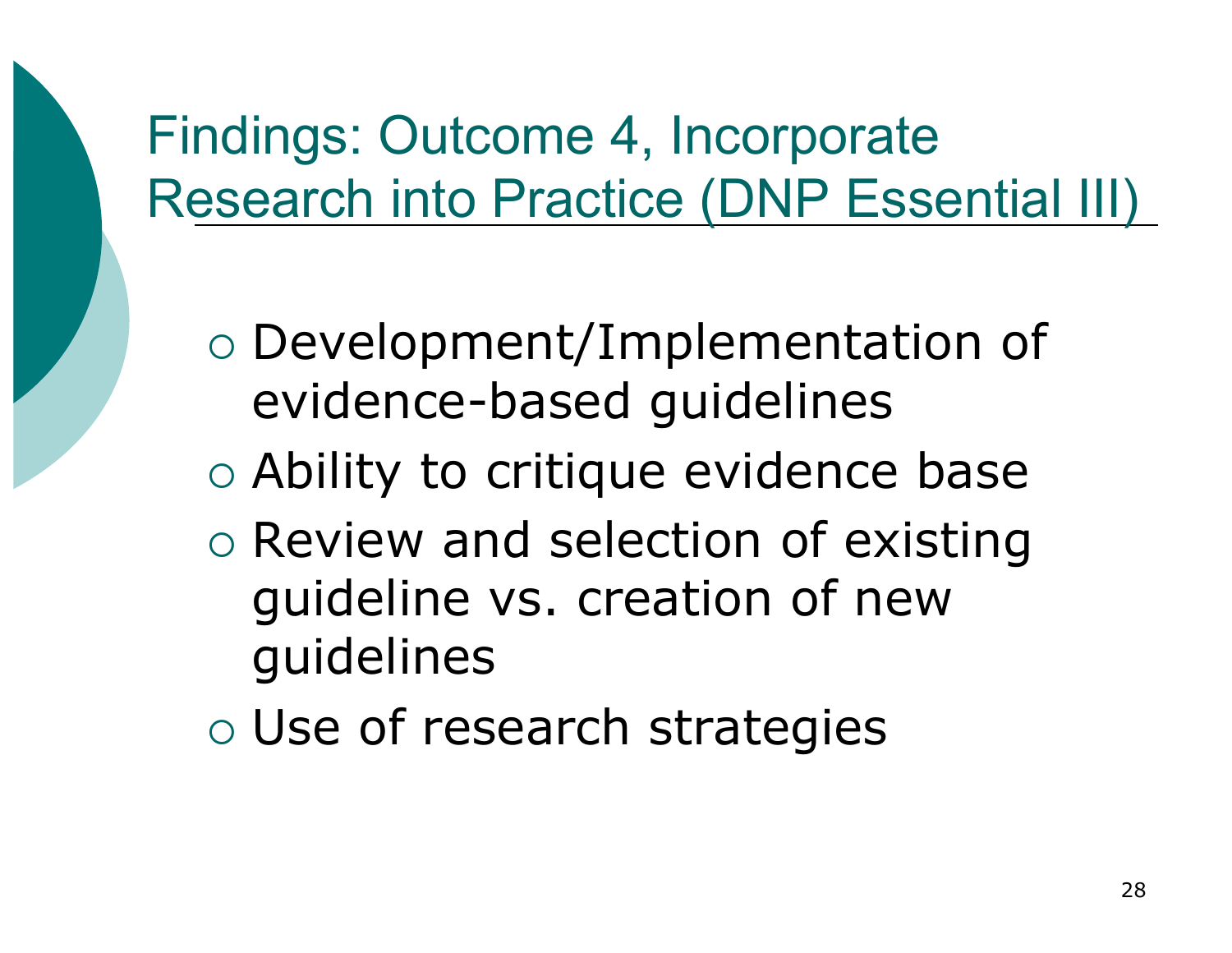### Findings: Outcome 4, Incorporate Research into Practice (DNP Essential III)

- Development/implementation of evidence-based protocols in practice
	- DNP projects
	- Other areas of practice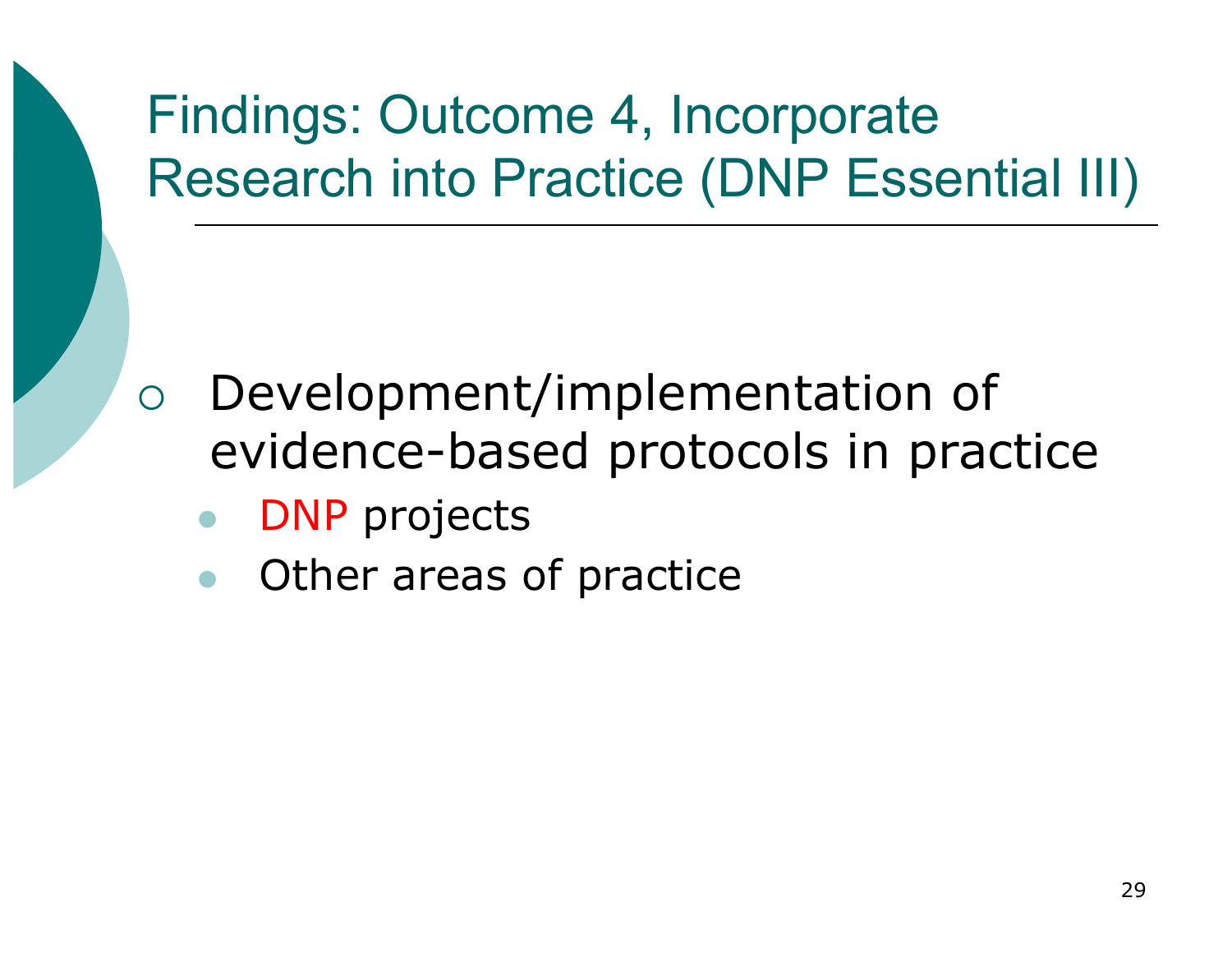## DNP Evidence-based Projects -1

- Routine diabetes screening in a Hispanic population
- ED admission pathways
- o Hearing screening in young and difficult to test children
- o Simulation for staff competency
- o Chemotherapy education
- Prevention of CIPN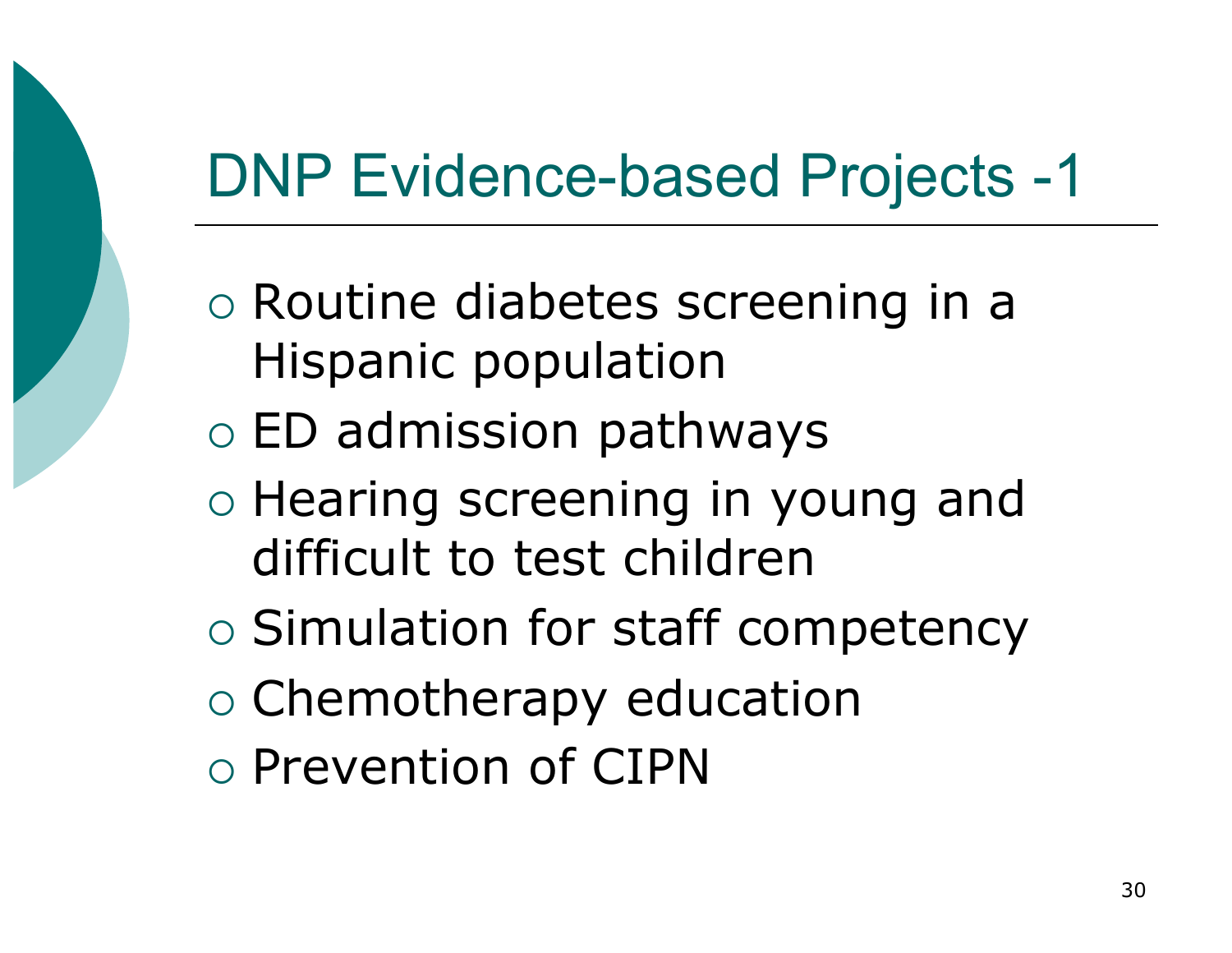## DNP Evidence-based Projects - 2

- Depression screening in pregnant refugee women
- Routine HIV screening in college students
- Nursing morbidity and mortality review conferences to decrease VAP incidence
- Obesity reduction in a Hispanic population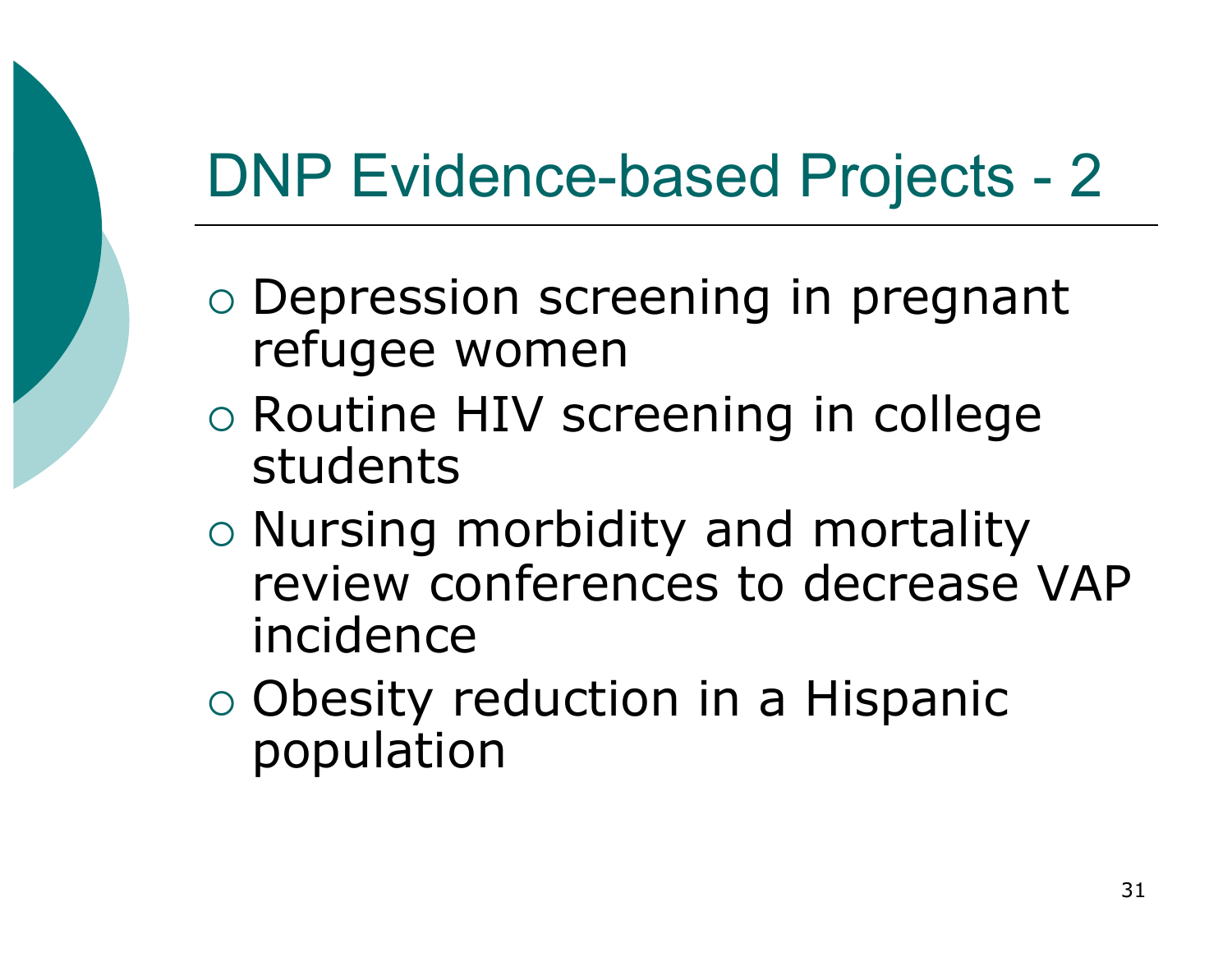#### Other Practice Areas

- Gardasil administration
- H1N1 response
- Diabetes management
- MRSA outbreak control
- Use of sepsis bundles
- o Pre-employment processes
- o Risk pregnancy triage
- ICU sedation
- ICU nursing protocols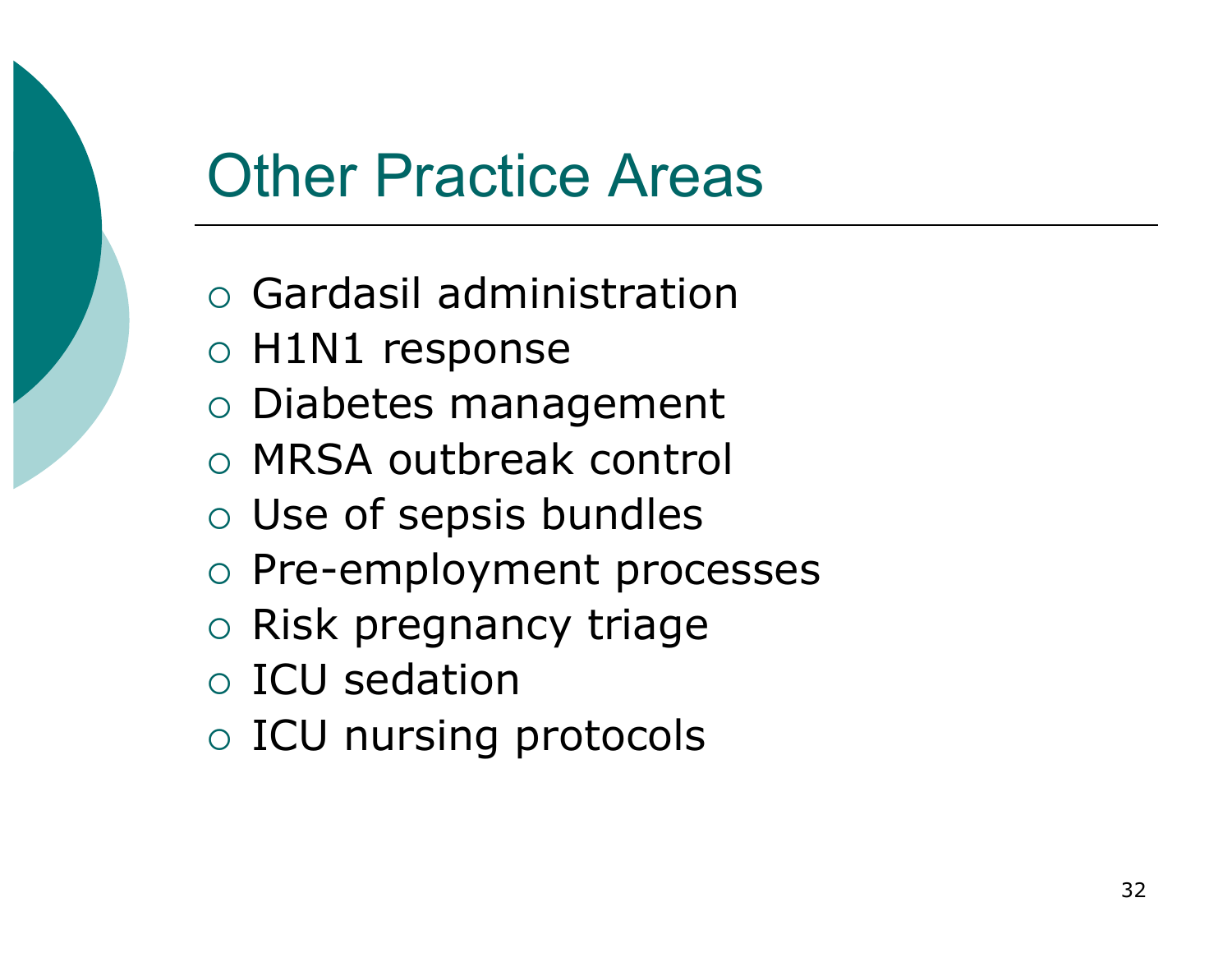### Sample Project Outcomes

#### Warfarin management:

- Significantly increased percentage of INRs in therapeutic range
- Generated practice revenue
- o Chemotherapy video education
	- Successfully educated patients
	- Decreased nursing time spent in education
- Depression screening: Positive results in 2/3 of pregnant refugees
- VAP incidence decreased by 50% at estimated \$100,000 cost savings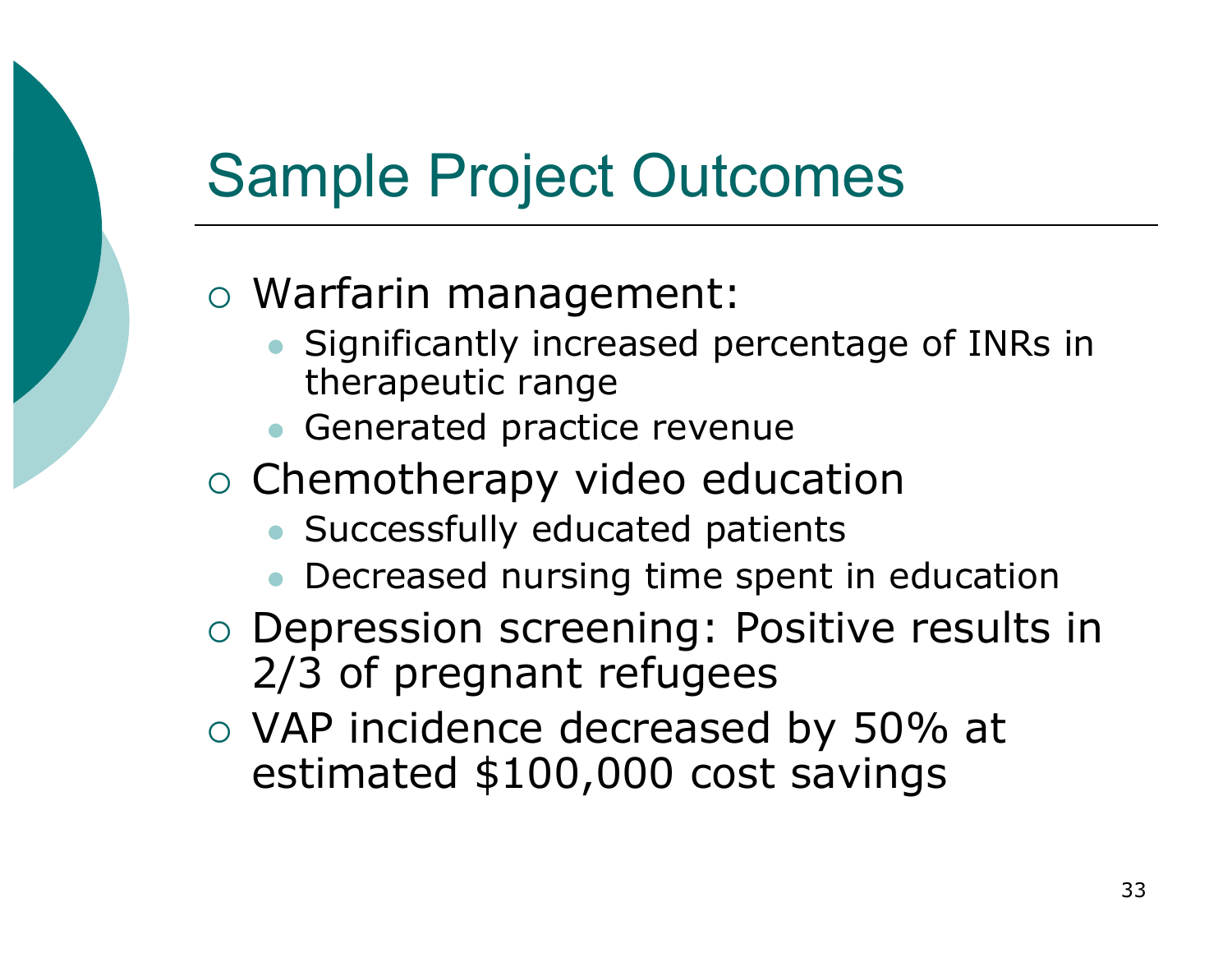### Sample Project Outcomes

#### Routine HIV screening

- **Program expanded to other schools in** system
- Resulted in changes in policy on access to student health records
- Otoacoustic emissions testing
	- Identified hearing loss in several previously untestable children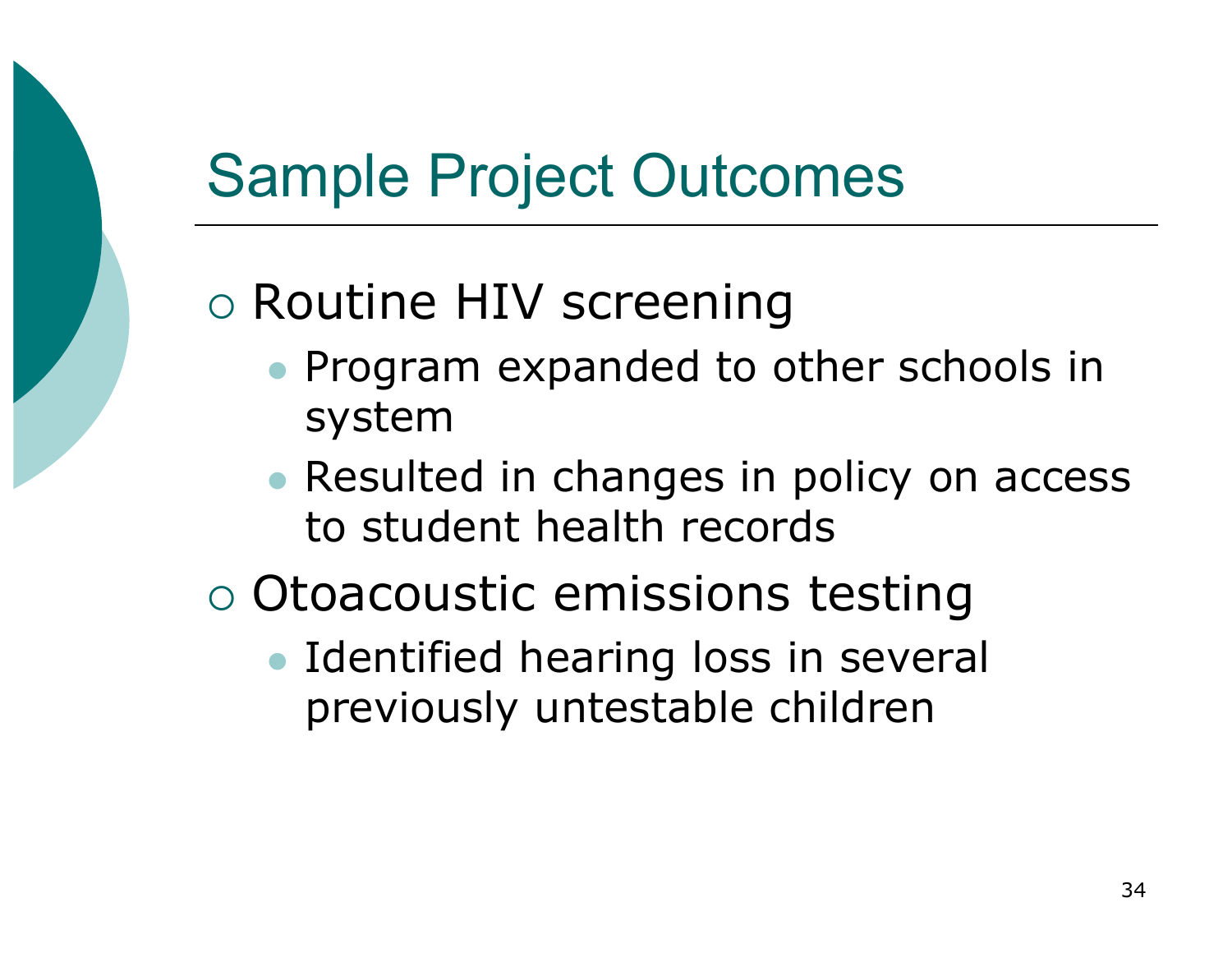### Findings: Outcome 4, Incorporate Research into Practice (DNP Essential III)

Use of Research Strategies

- Baseline data collection
- Measurement strategies
	- o Selection
	- Translation/validation
	- Development of relevant cut-off scores
- Pilot testing interventions
- Evaluating intervention effects
- **Statistical analysis**
- Data interpretation
- Dissemination of findings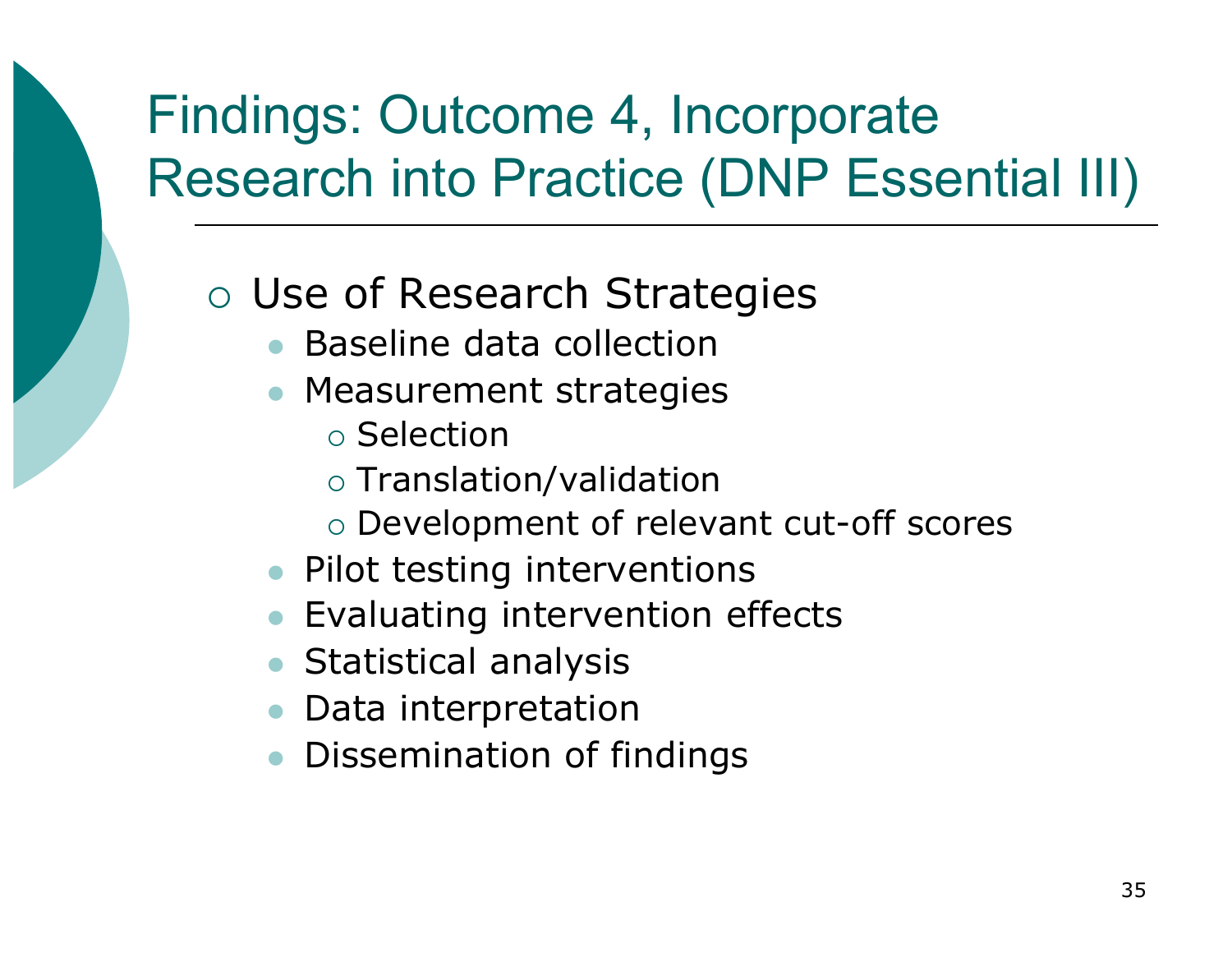Findings: Outcome 5, Systems Design, Implementation, Evaluation (DNP Essentials II and IV)

- Development of care services
- Education of others
- Economic considerations
	- **Grant proposals**
	- **Business plan development**
	- Marketing plan development
	- Reimbursement/billing strategies
	- Economic effects of projects

Role development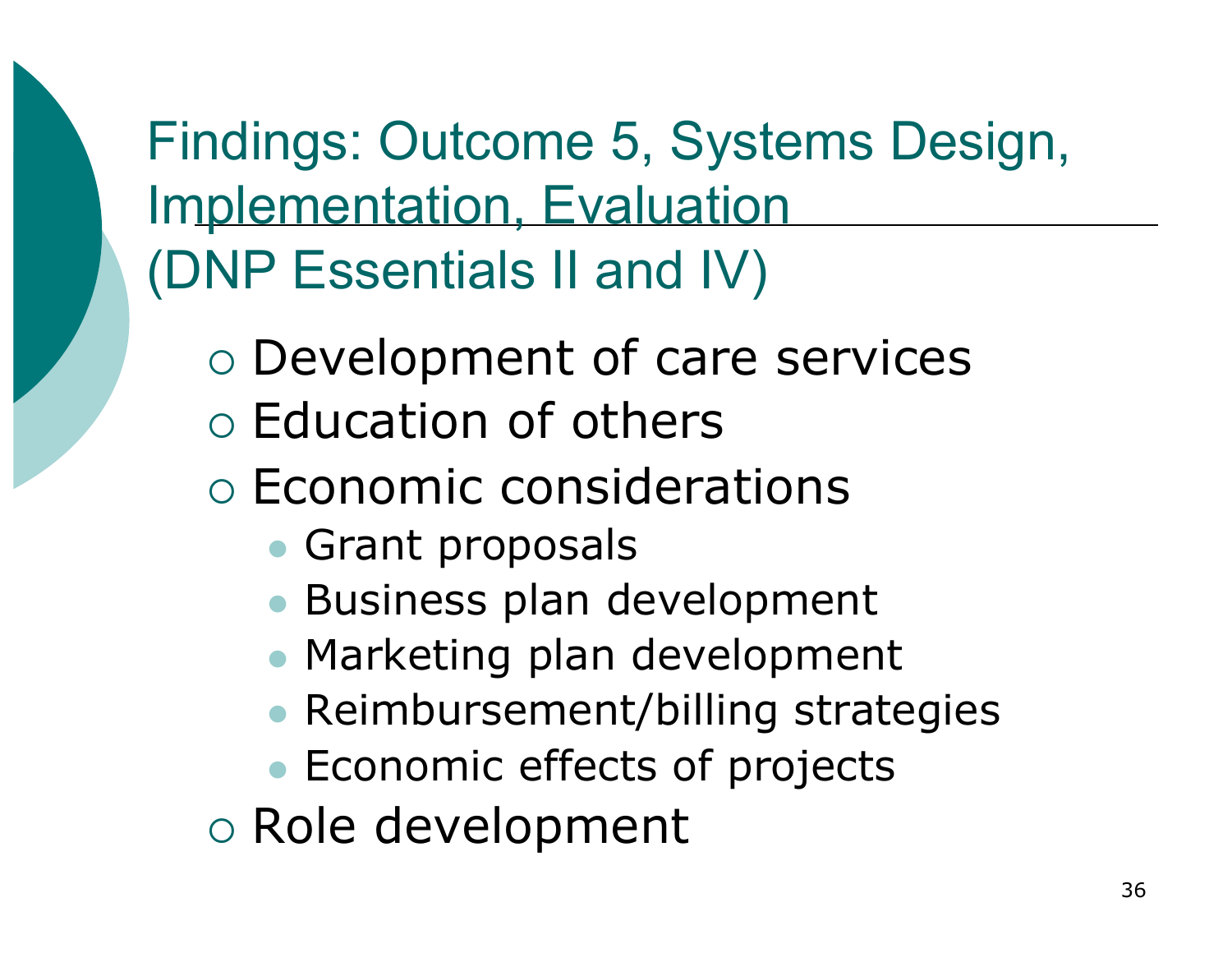### Findings: Outcome 6, Population Health Focus (DNP Essential VII)

#### Use of population health data

- **Epidemiologic bases for evidence-based** projects
	- National/regional
	- o Setting-specific
- Outside of projects
	- $\circ$  H1N1 response plans
	- MRSA outbreak
	- $\circ$  CAP outbreak
	- o Synthesis workshops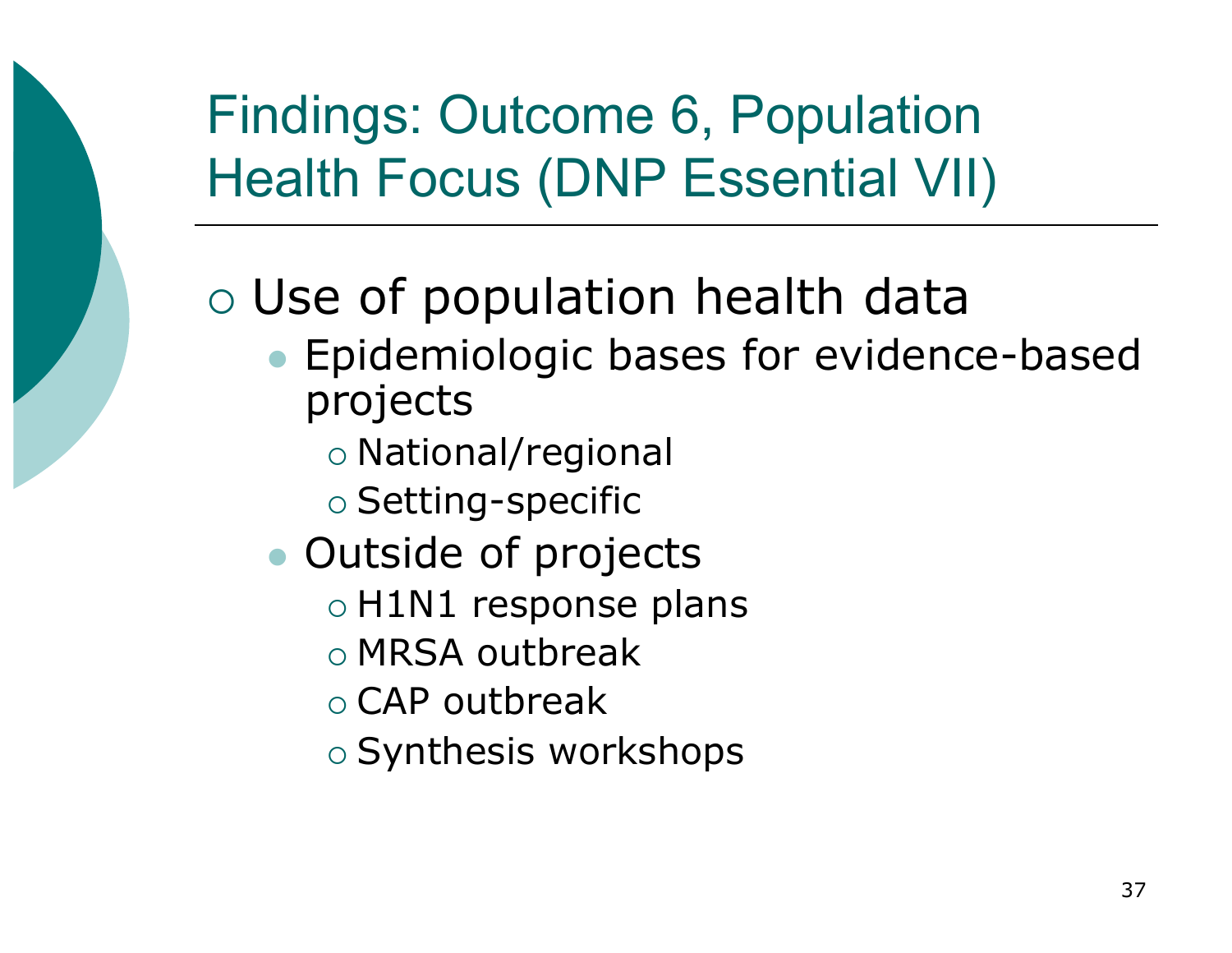#### Findings: Outcome 7, Ethical, Regulatory, Legal Perspectives (DNP Essential IV)

Ethics

- IRB process(es)
- Confidentiality
- Advocacy
	- Individual
	- Population
- Legal/regulatory
	- NP scope of practice
	- School nurse scope of practice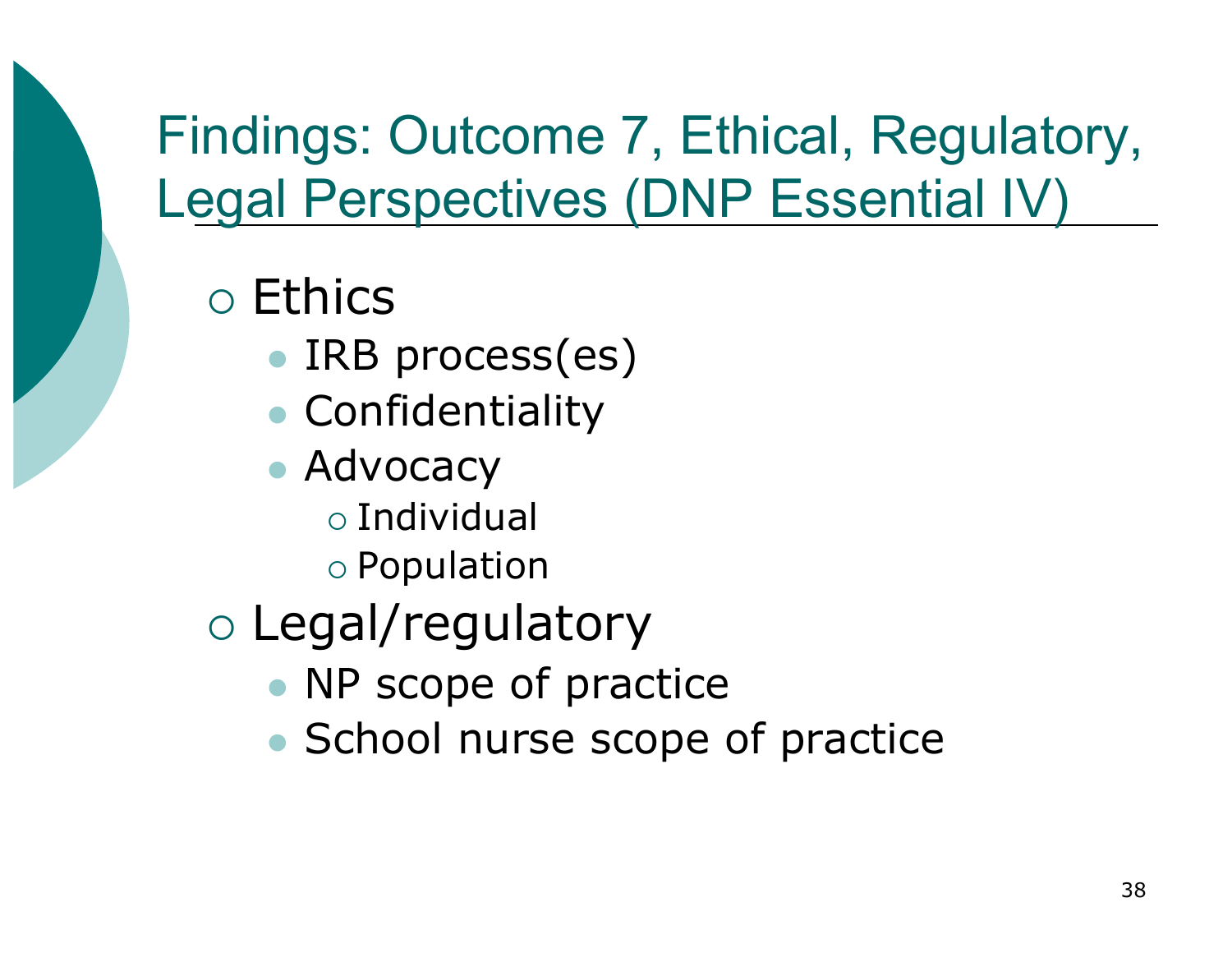Findings: Outcome 7, Technology (DNP Essential IV)

 Patient care technology Educational technology Information management technology

Organization websites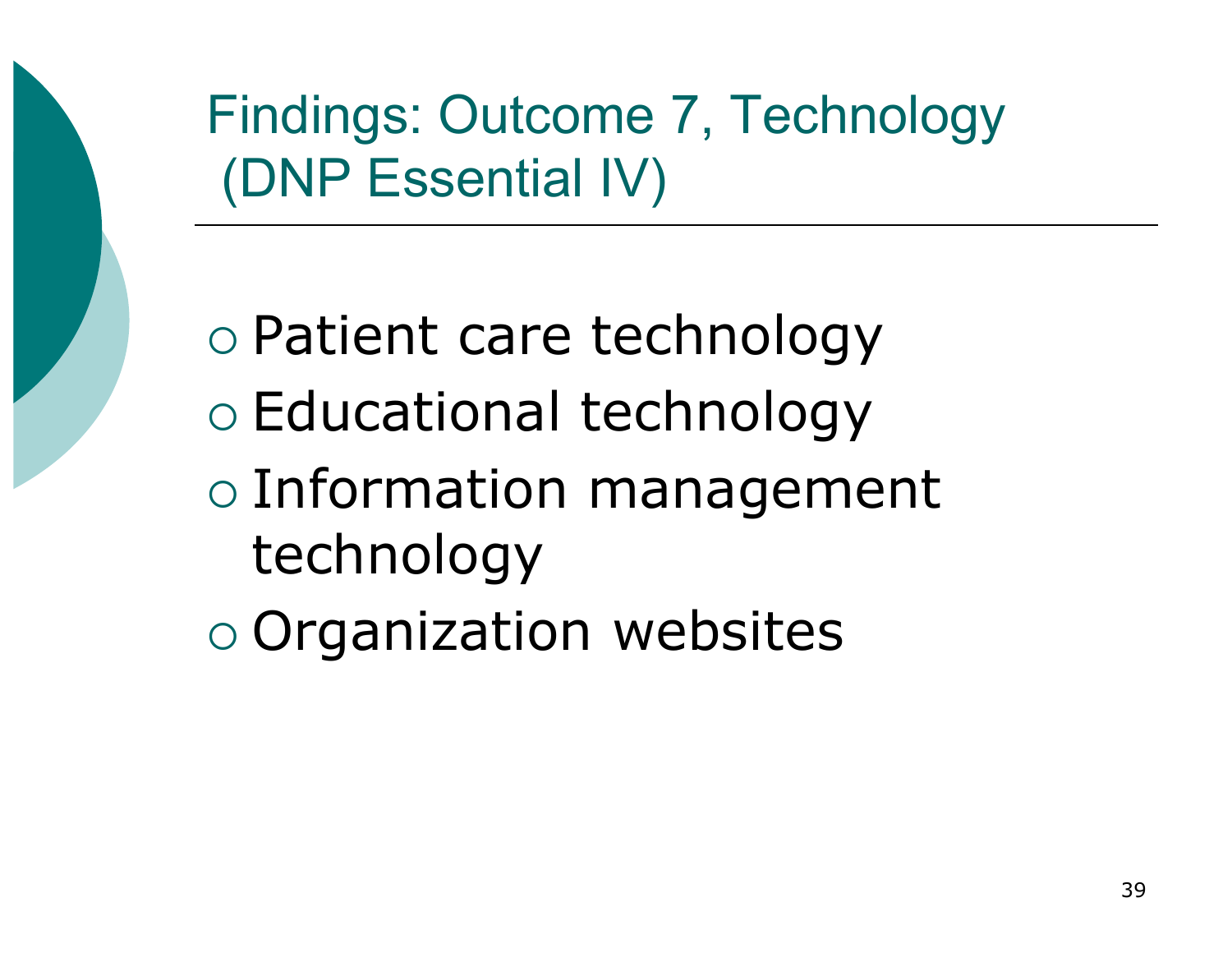# Other Findings

 Clinical mentor comments Additional certifications Publications/presentations Recognition/awards Organizational involvement New employment/other opportunities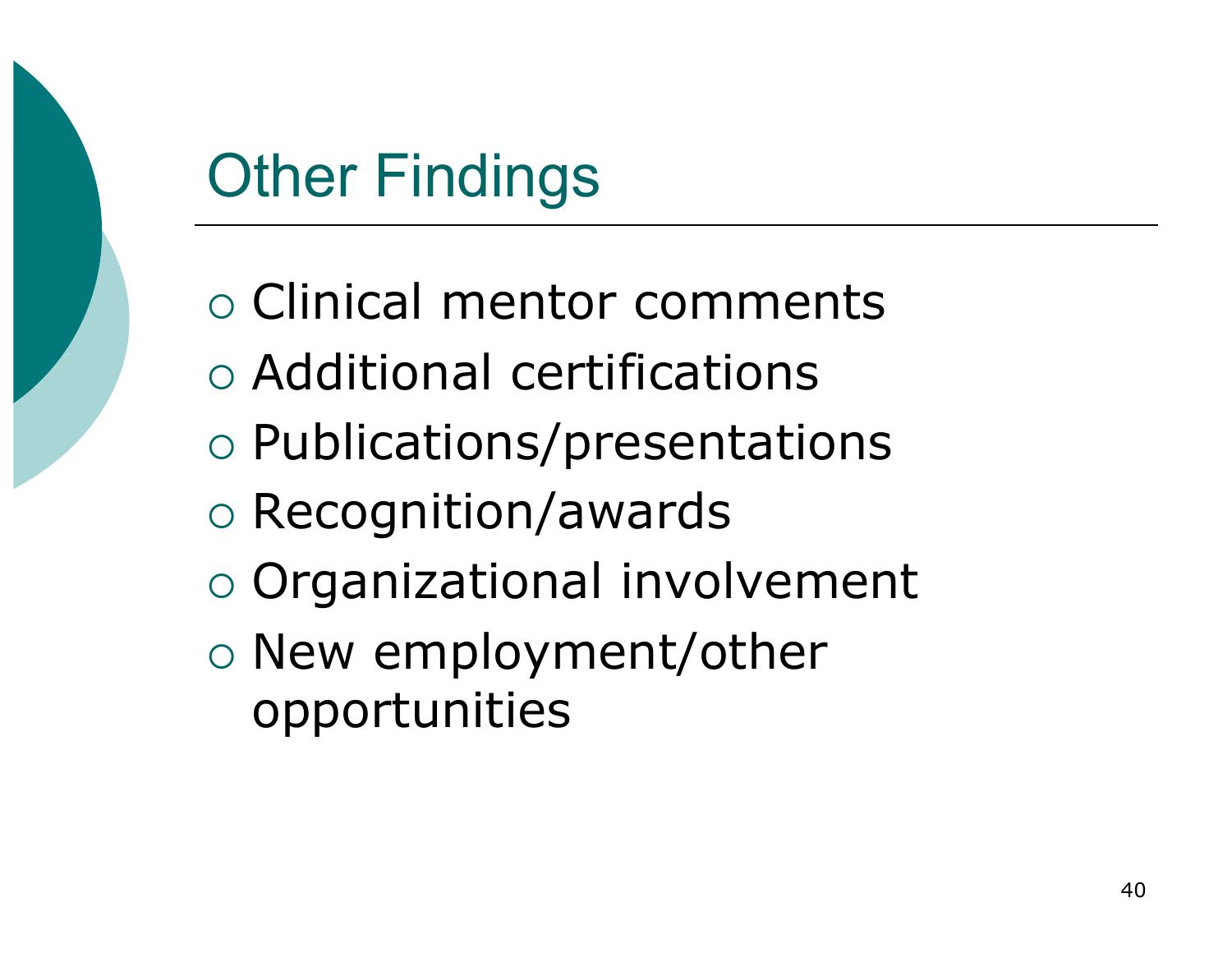## Mentor Comments

#### Graduate outcomes

- Enhanced clinical competencies
- "Uses big picture thinking"
- "Incorporated research into practice"
- "Could have benefited from closer supervision and guidance in working with others"
- **"Brings back evidence from classmates"**
- Good collaboration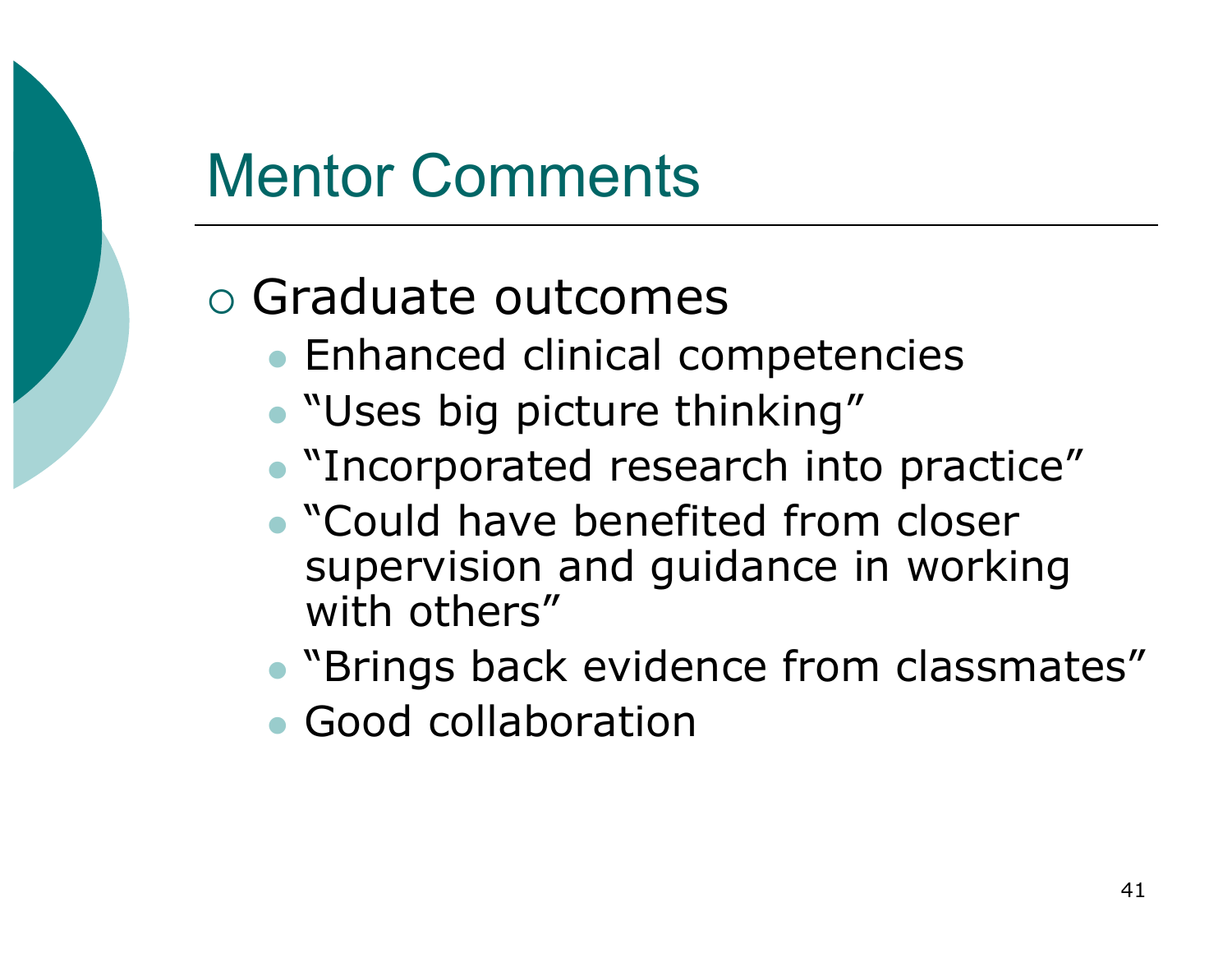## Mentor Comments

#### System outcomes

- "Her DNP project has given us a critical evaluation of the current literature as we look at the problem of patients deteriorating within 24 hours of admission to the hospital from the ED."
- "They began to understand the importance of this strategy in potentially reducing the incidence of HIV infection in this population."
- "We are also evaluating the usefulness of other varied assessment tools…We became increasingly aware of the comorbidities."
- "achieved something we have been trying to do for years."
- "vast contribution to system"
- **•** "really helped improve practice"
- "Taken over multiple outreach activities, created linkages to other providers and systems"
- Potential for expansion to other areas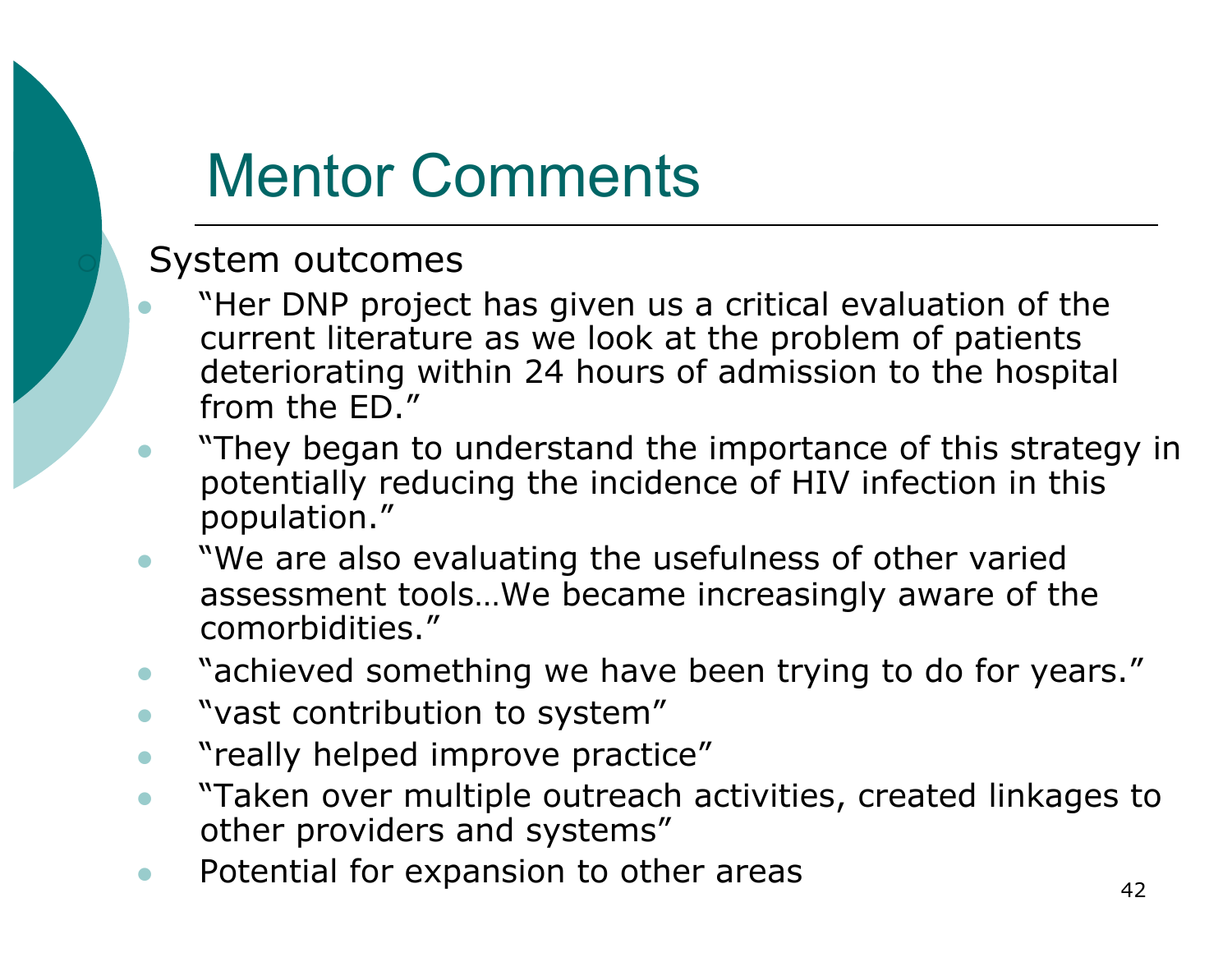## Additional Certifications

- Five NPs achieved national certification in specialty areas
- One certification in Medical Education Research related to Simulation
- Two CNSs pursuing National CNS certification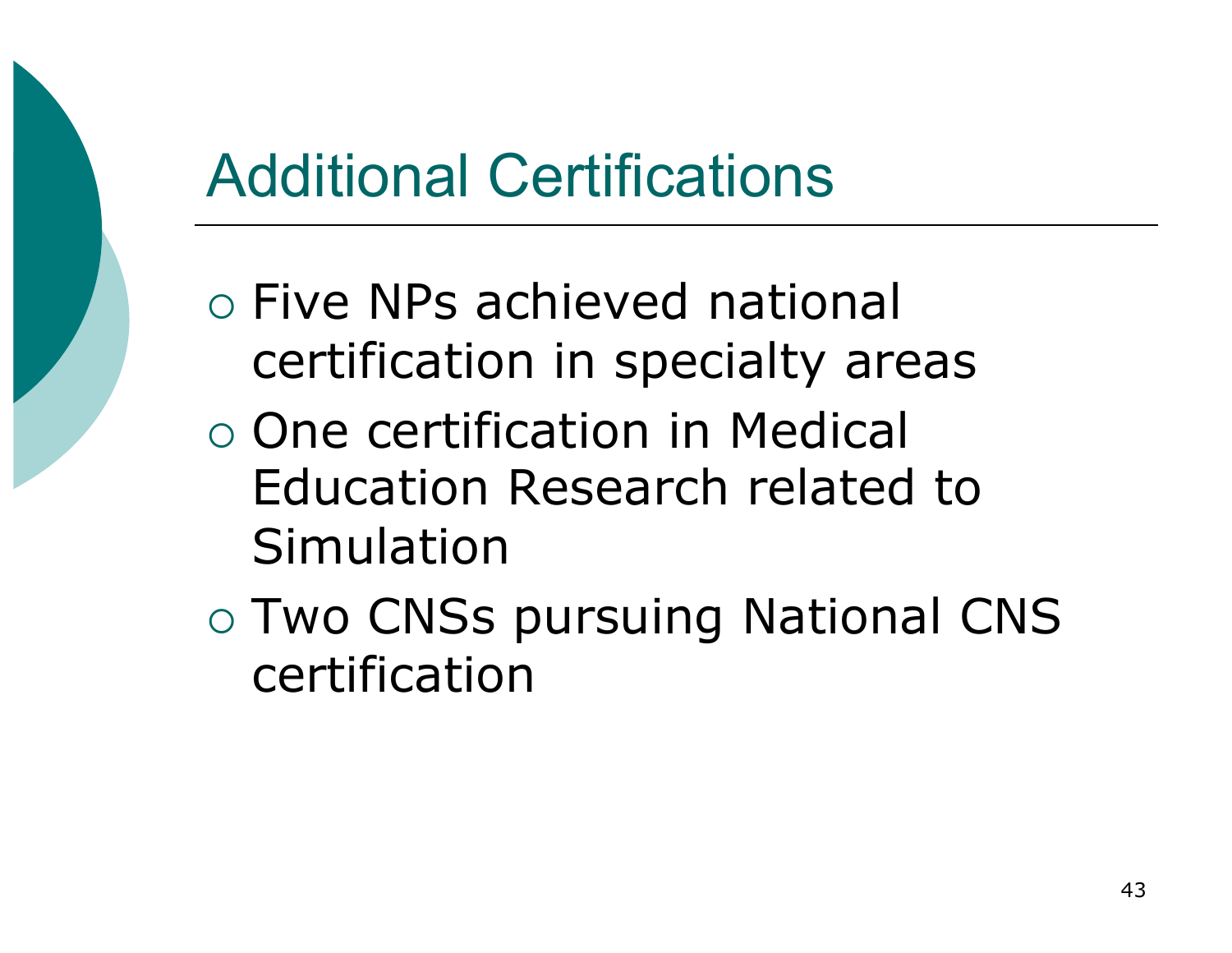## Publications/Presentations

- Publishable manuscript required of all students
- All required to present at a regional or national professional conference
- All required to present projects to local stakeholders
- Several students published/presented in additional venues within and outside of their systems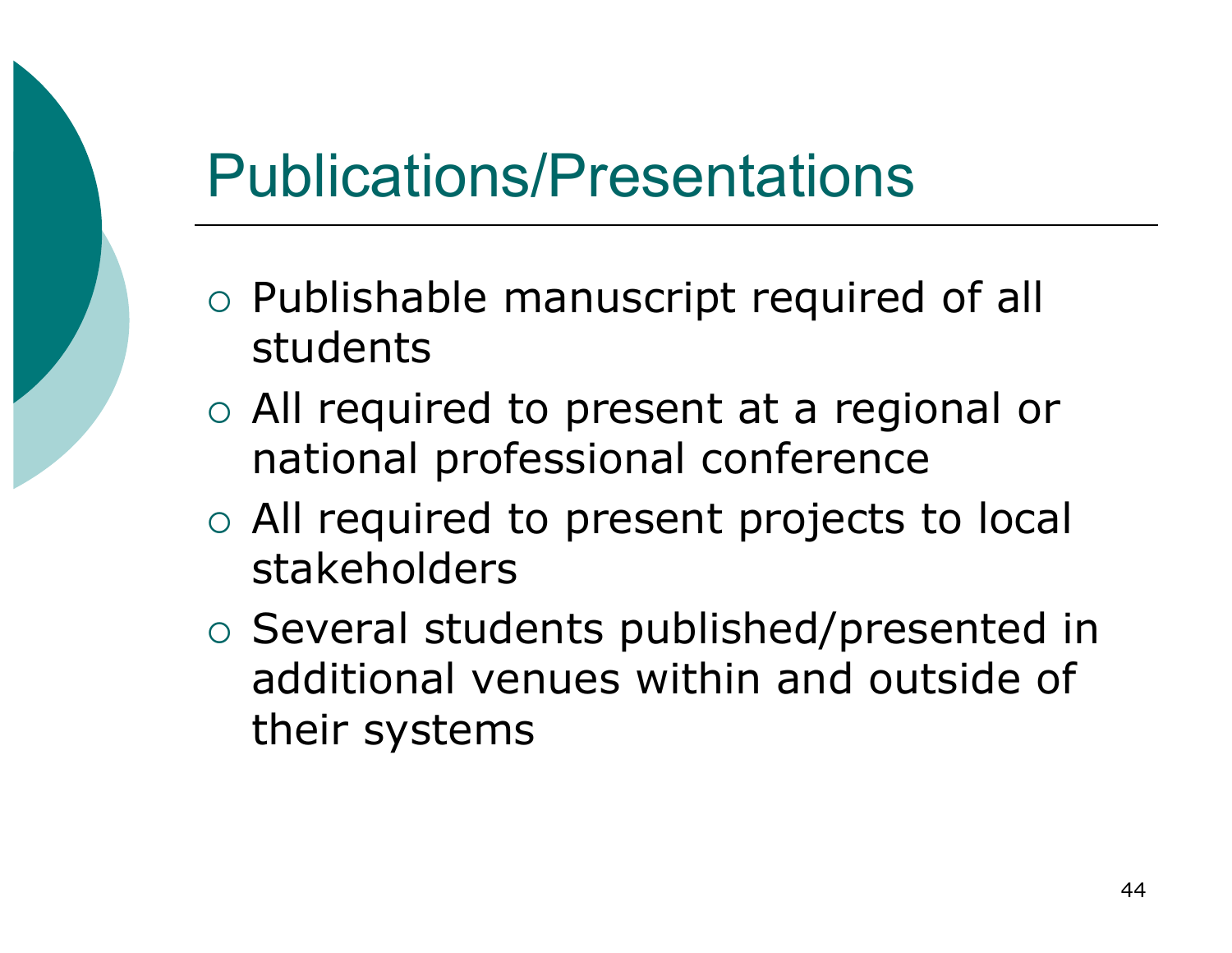### Recognition/Awards

 Two awards for contribution to system Local CNS practice award

- Best poster in multidisciplinary research venue
- o Runner up for best poster at WIN
- $\circ$  Sigma Theta Tau induction
- o 2<sup>nd</sup> best poster at ACE-STAR conference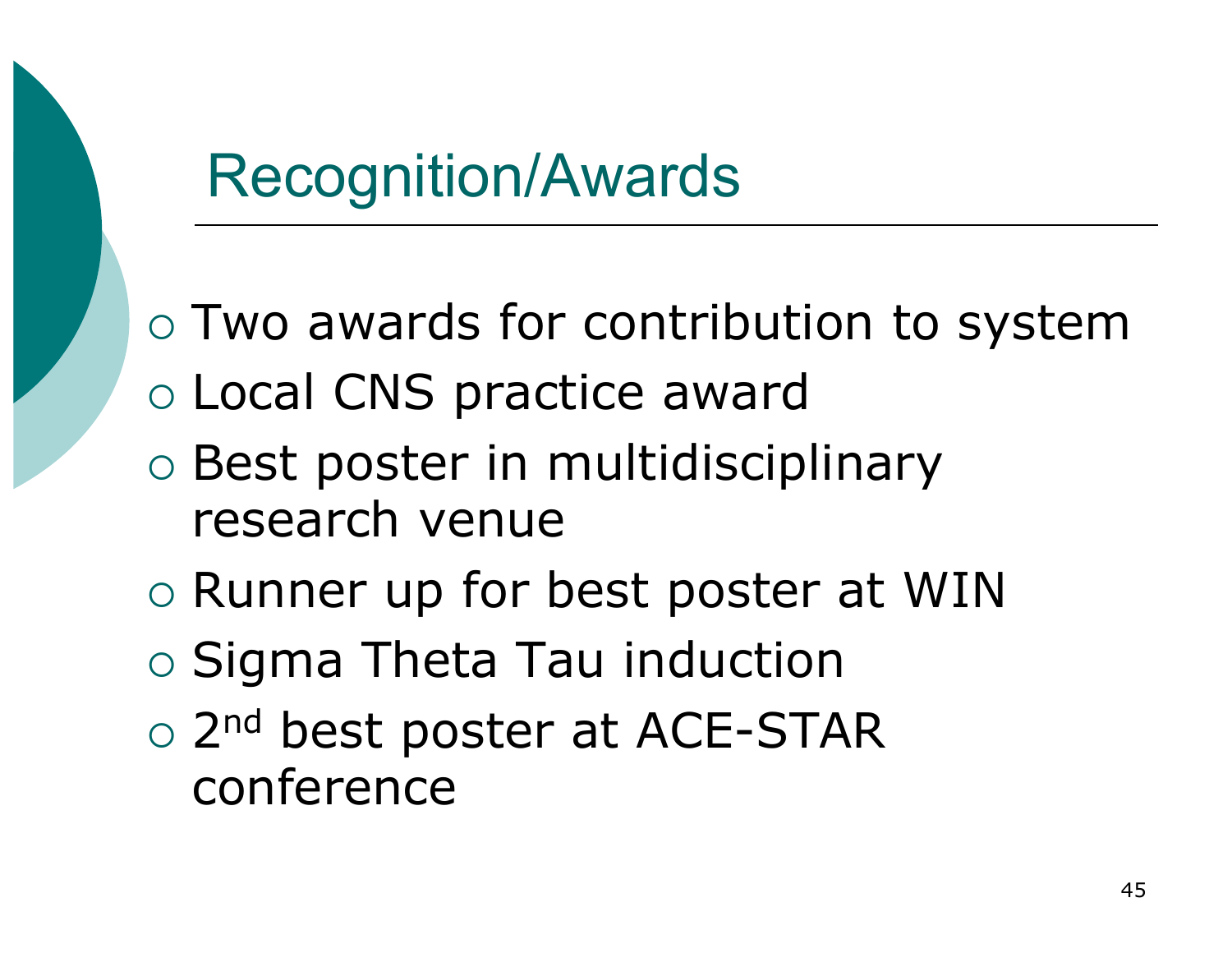## Organizational Involvement

- Two students became members of three new professional organizations
- One student ran for office in a state NP organization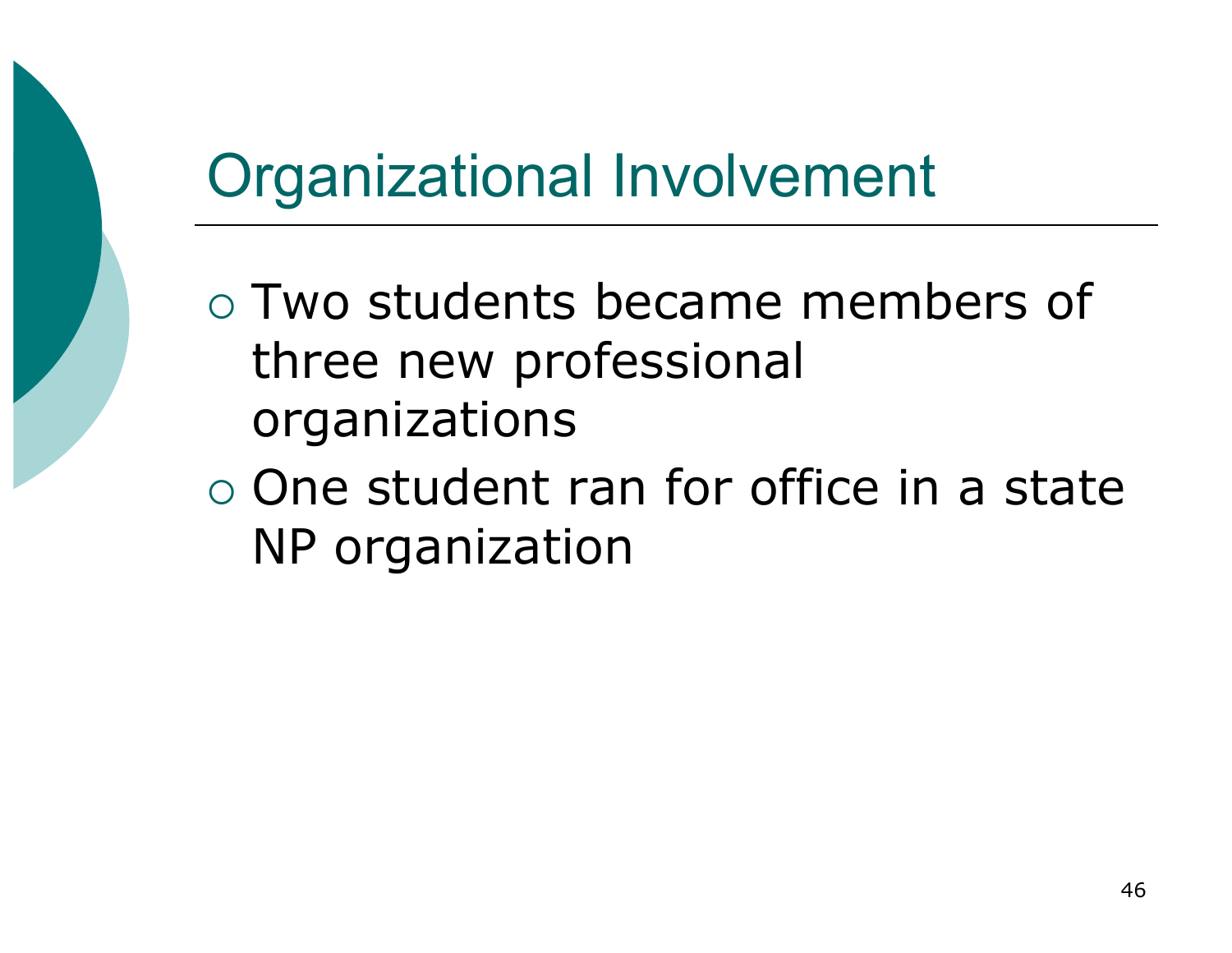## Other Opportunities

- Appointments to simulation positions/ advisory committees
- Faculty positions
- Additional responsibilities
	- "Such responsibility is already being requested by my current place of employment...[I have] recently been asked to consult and evaluate on the ongoing research and policy projects in the department from both medical and nursing perspectives."
- Textbook chapter authorship
- $\circ$  Selection for special training programs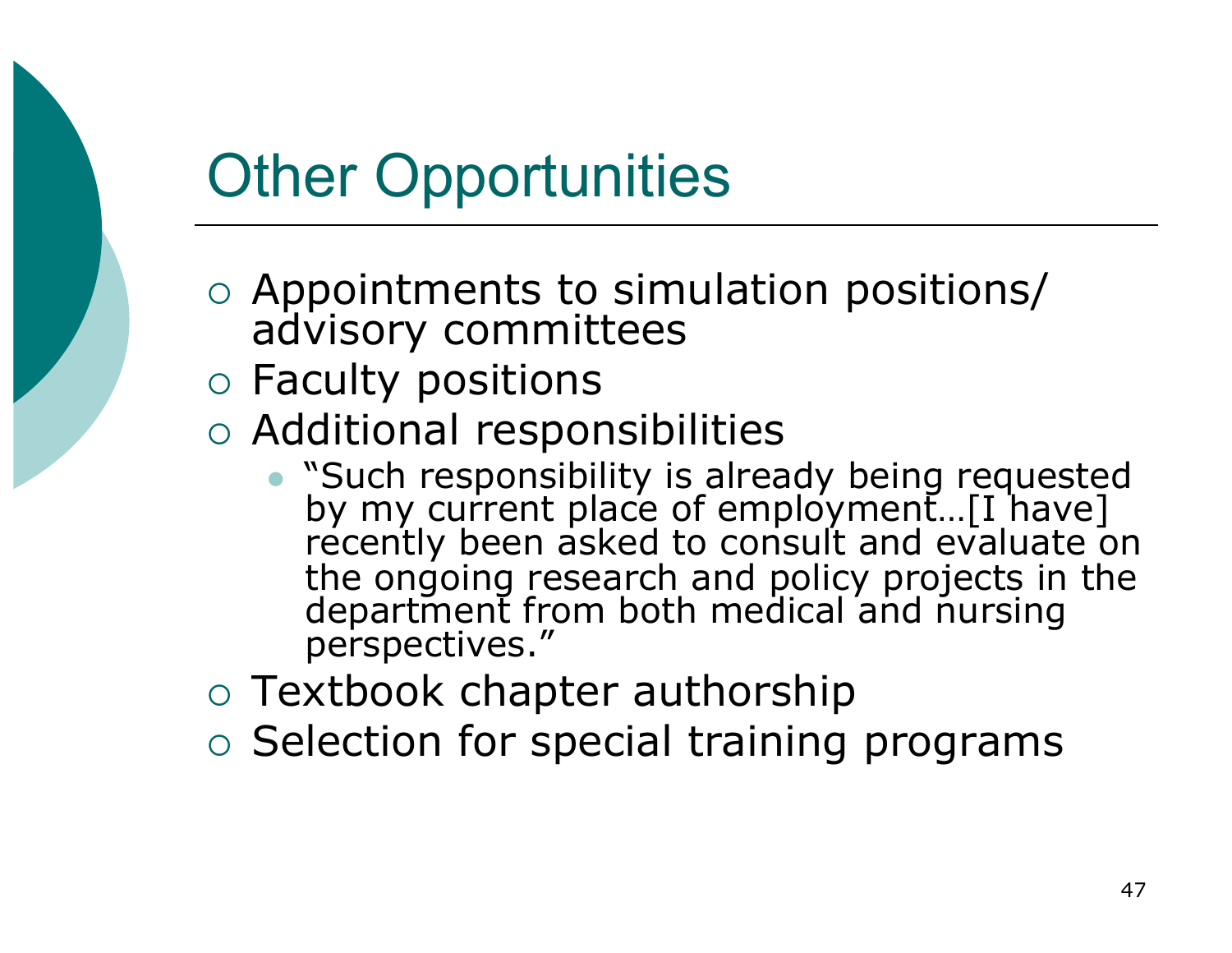## Student Perceptions of Outcomes

- "We were like long awaited and eagerly anticipated 'first children'"
- "My confidence as an advanced practice nurse has grown. Utilization of evidencebased practice is a daily occurrence. I question why things are done that way and I am not afraid to question other health care providers."
- The DNP program "motivated me to be engaged in self-directed learning."
- The DNP "has been an amazing process through which multiple doors have opened and professional opportunities have abounded."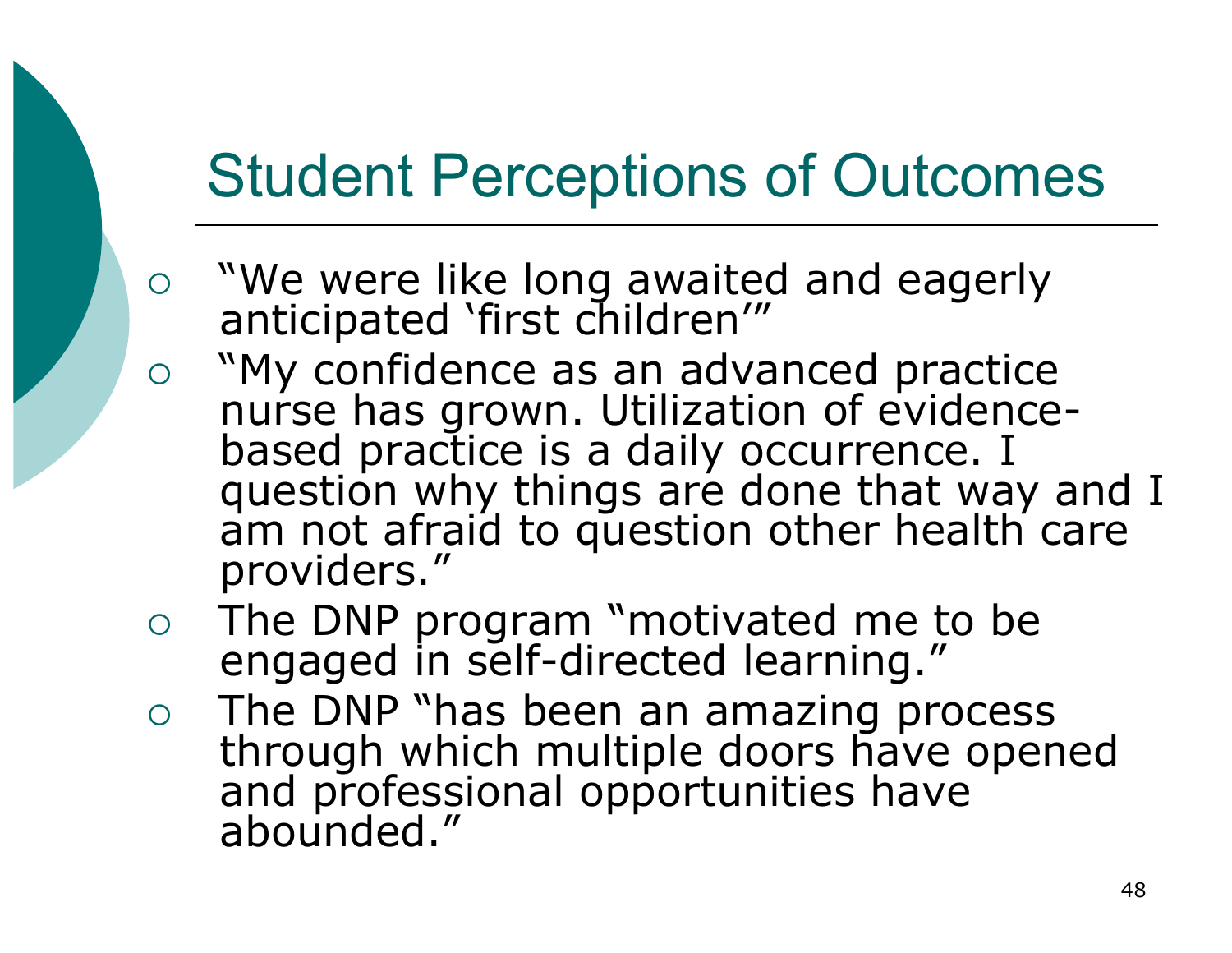## Student Perceptions of Outcomes

- "As a clinician, the DNP program has helped me to look at patient care with a wider lens. I now understand the importance of advocacy for our profession, implementing evidence-based practice into patient care, and having a doctorate to sit at the same table with physicians and law makers to affect future health care policies and legislature."
- o "I can PICO, reflect, research, plan, finance, implement, evaluate, understand statistics, find appropriate assistance…I can cut, paste, and attach anything now, too."
- "Completion of the DNP program has contributed to a change in practice focus and growth as a nurse educator, advocate, clinical, and leader in both the nursing community and local healthcare community. I no longer limit my focus to that which occurs in the individual patient encounter; instead I am looking at a broader sphere of influence on patient needs, resources, and community health outcomes."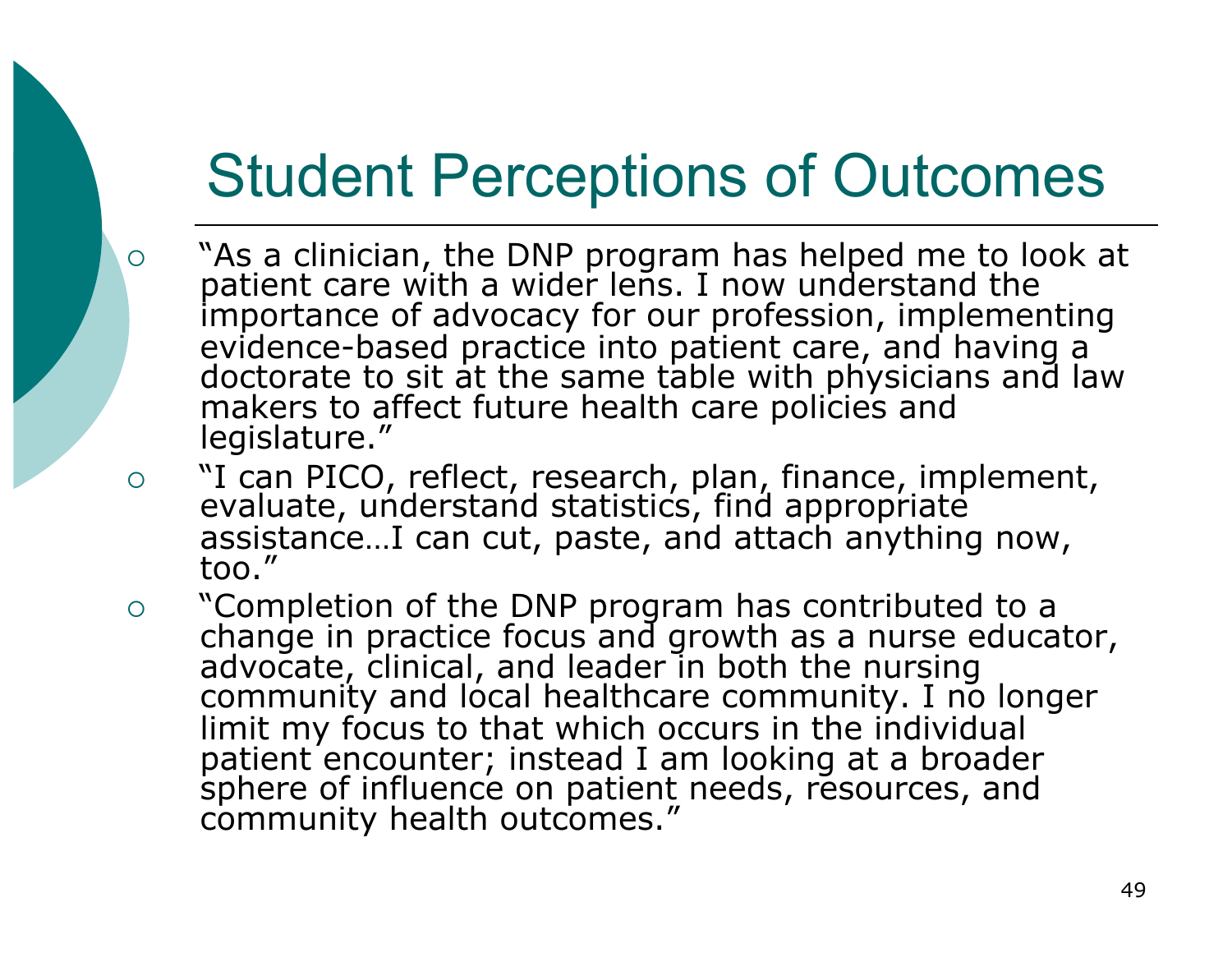#### Future Plans

- $\circ$  "I can only imagine the tremendous opportunities that await….It is my intention to utilize my new and newly enhanced skills to have a direct and deliberate impact on the next generation of nursing professionals. Is that not the job of a clinical nurse specialist in a nut shell?"
- "As I embark on a geographical move…, I am confident that as a doctorally prepared practicefocused practitioner, I have the knowledge and ability to enter a leadership role in today's changing health care system." I feel prepared and confident … ready to face the new challenges the next portion of life has to offer."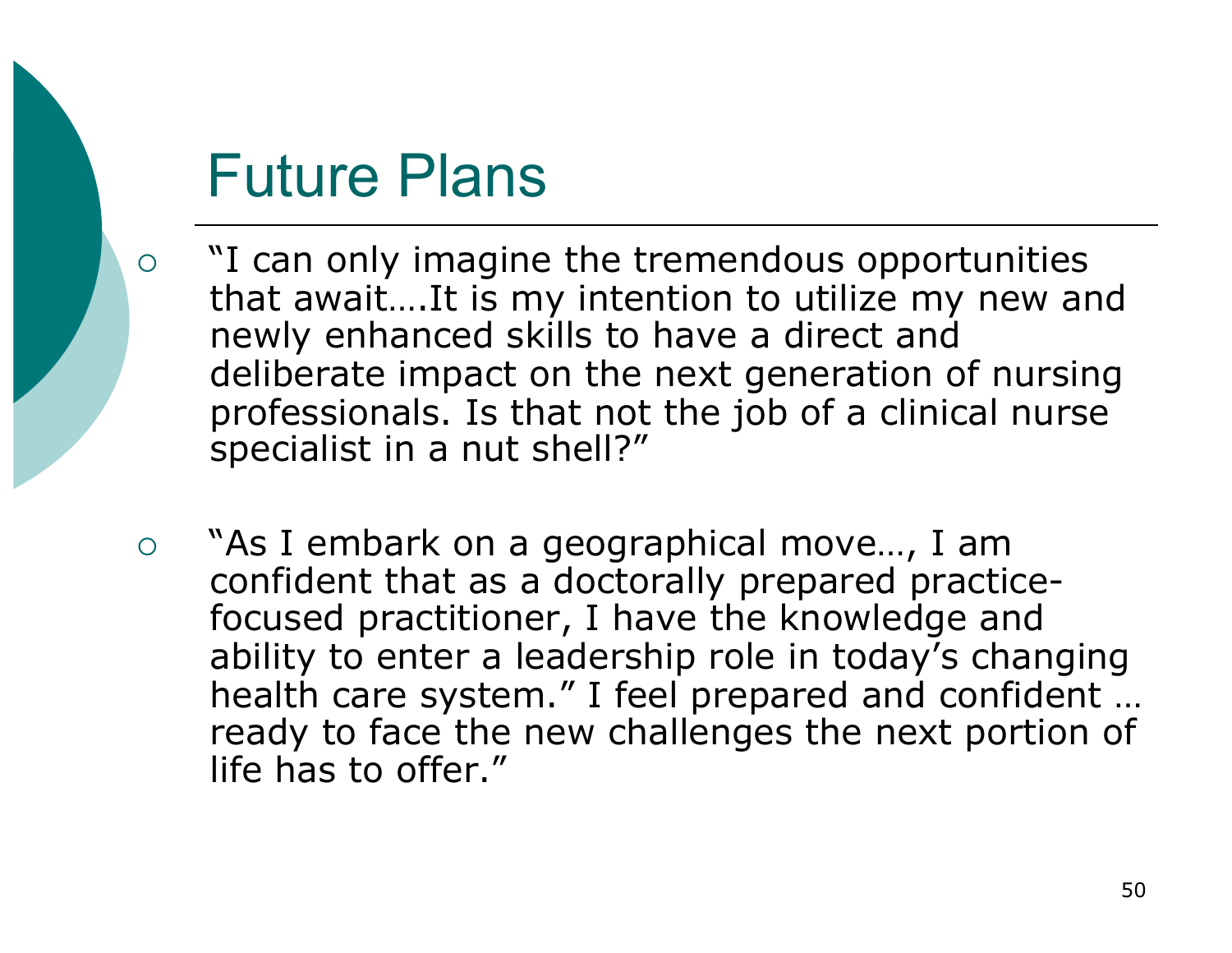## Summing Up

- o "I can honestly say I am a better clinician, consultant, and nursing professional as a result of my residency experience."
- "The last eighteen months have been the most stressful, wearing, long-commuting, friend-making, skit-producing, joyous, most wonderful time of my life."
- o "My residency has been a varied experience. Was it what I expected when I started? Probably not. Was it worthwhile? Absolutely! Would I do it again? In a heartbeat!"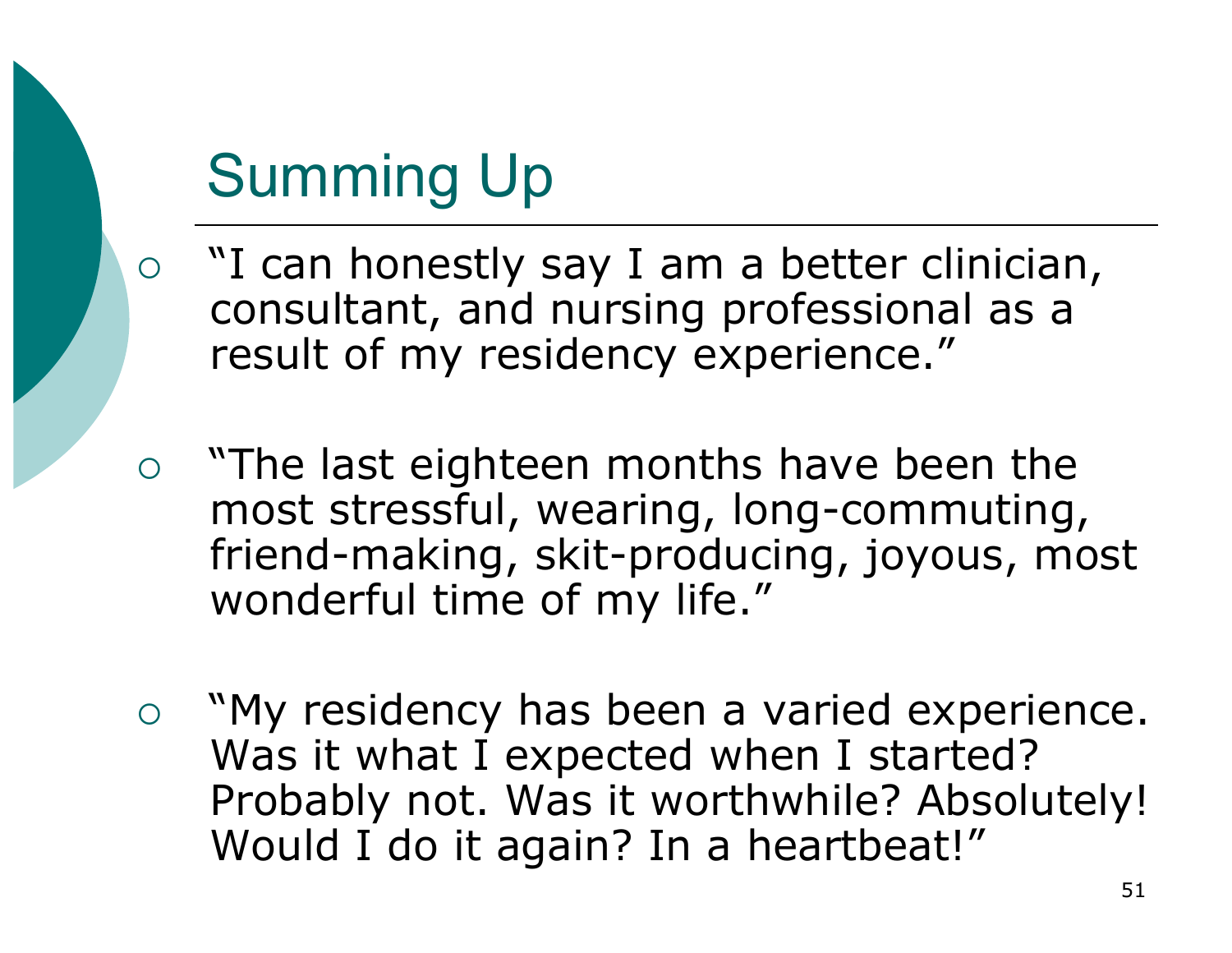#### Lessons Learned

- $\circ$  Require opening statement in first residency semester
	- Reasons for seeking DNP
	- Expected personal outcomes of DNP program
- o Need for portfolio organizing framework
- Closing statements reflecting back on initial purpose and its achievement
- Need to simplify log format
- $\circ$  Need to begin drafting final manuscript early in the program